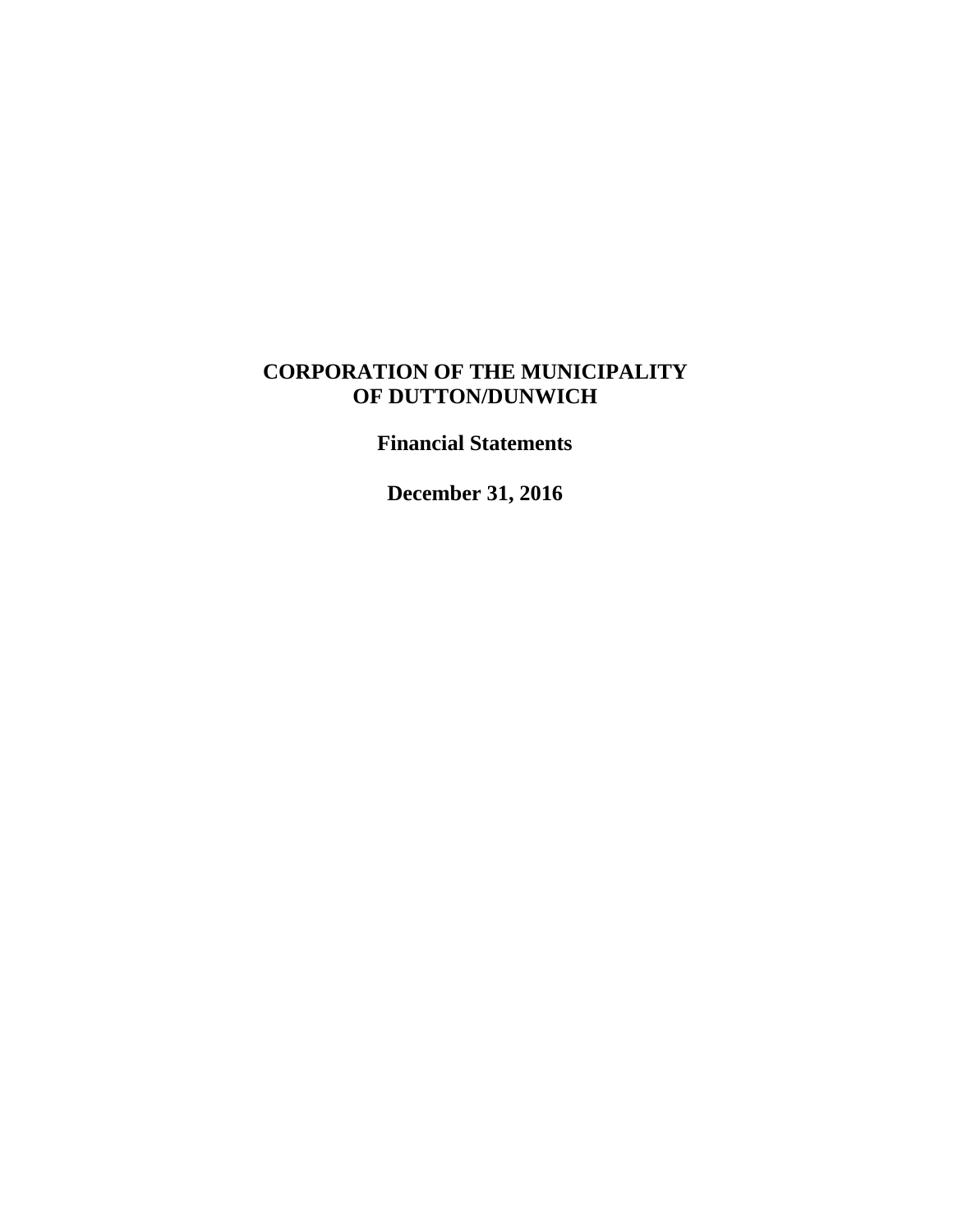### **Financial Statements**

**For the Year Ended December 31, 2016** 

### **Table of Contents PAGE**

| <b>Independent Auditors' Report</b>             |           |
|-------------------------------------------------|-----------|
| <b>Statement of Financial Position</b>          | 2         |
| Statement of Operations and Accumulated Surplus | 3         |
| Statement of Change in Net Debt                 | 4         |
| <b>Statement of Cash Flows</b>                  | 5         |
| Notes to the Financial Statements               | $6 - 21$  |
| Schedule of Segment Disclosure                  | $22 - 23$ |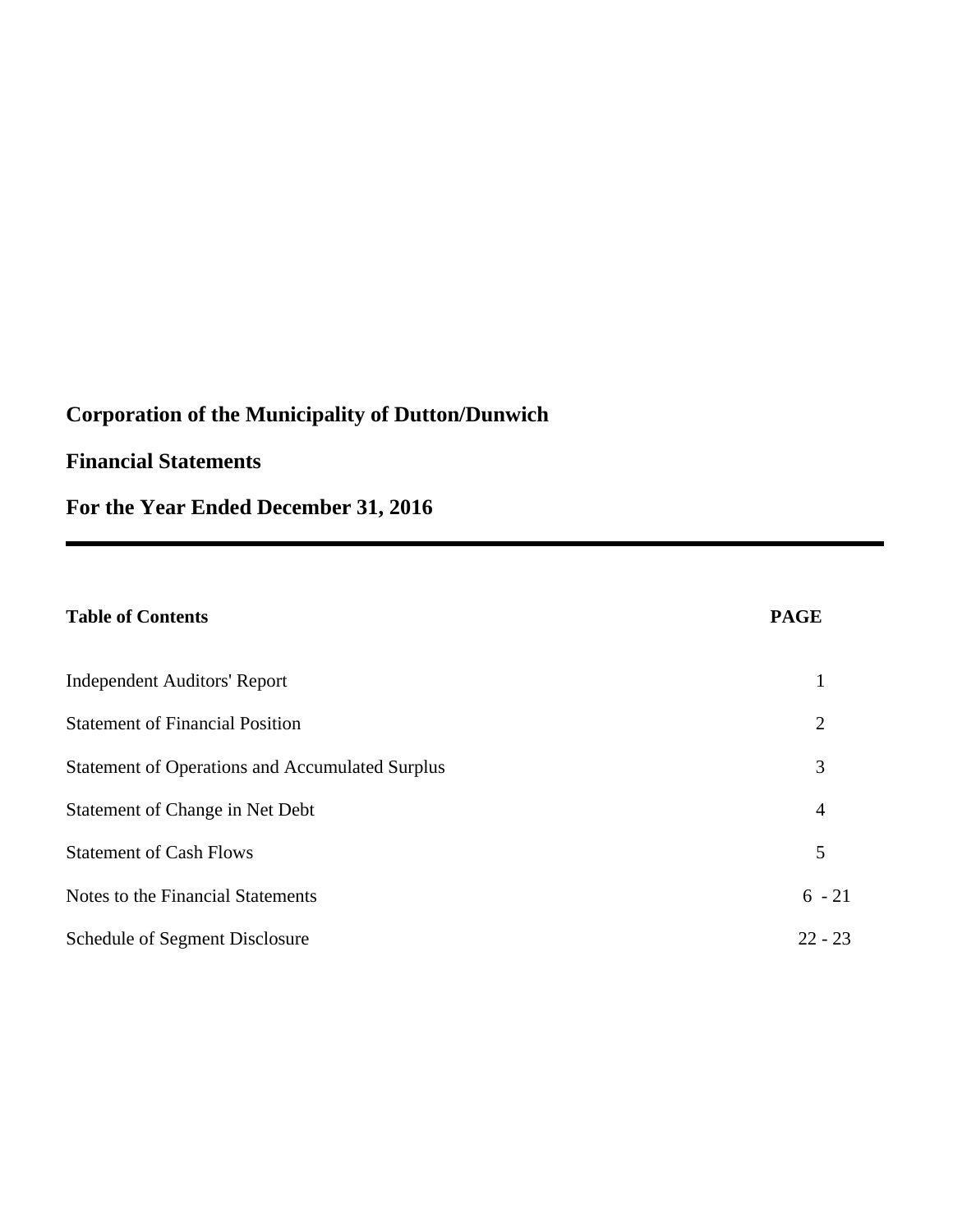

P. 519-633-0700 · F. 519-633-7009 450 Sunset Drive, St. Thomas, ON N5R 5V1

P. 519-773-9265 · F. 519-773-9683 25 John Street South, Aylmer, ON N5H 2C1

www.grahamscottenns.com

#### **INDEPENDENT AUDITORS' REPORT**

#### To the Members of Council, Inhabitants and Ratepayers of the **Corporation of the Municipality of Dutton/Dunwich**:

We have audited the accompanying financial statements of the **Corporation of the Municipality of Dutton/Dunwich**, which comprise the statement of financial position as at December 31, 2016, and the statements of operations and accumulated surplus, changes in net debt, and cash flows for the year then ended, and a summary of significant accounting policies and other explanatory information.

#### **Management's Responsibility for the Financial Statements**

Management is responsible for the preparation and fair presentation of these financial statements in accordance with Canadian accounting standards for public sector entities and for such internal control as management determines is necessary to enable the preparation of financial statements that are free from material misstatement, whether due to fraud or error.

#### **Auditors' Responsibility**

Our responsibility is to express an opinion on these financial statements based on our audit. We conducted our audit in accordance with Canadian generally accepted auditing standards. Those standards require that we comply with ethical requirements and plan and perform the audit to obtain reasonable assurance whether the financial statements are free of material misstatement.

 control relevant to the entity's preparation and fair presentation of the financial statements in order to design audit procedures that An audit involves performing procedures to obtain audit evidence about the amounts and disclosures in the financial statements. The procedures selected depend on the auditor's judgment, including the assessment of the risks of material misstatement of the consolidated financial statements, whether due to fraud or error. In making those risk assessments, the auditor considers internal are appropriate in the circumstances, but not for the purpose of expressing an opinion on the effectiveness of the entity's internal control. An audit also includes evaluating the appropriateness of accounting policies used and the reasonableness of accounting estimates made by management, as well as evaluating the overall presentation of the financial statements.

We believe that the audit evidence we have obtained is sufficient and appropriate to provide a basis for our audit opinion.

#### **Opinion**

 In our opinion, the financial statements present fairly, in all material respects, the statement of financial position of the **Corporation of the Municipality of Dutton/Dunwich** as at December 31, 2016, and the results of its operations and accumulated surplus, changes in net debt and cash flows for the year then ended in accordance with Canadian accounting standards for public sector entities.

**St. Thomas, Ontario** *Graham Scott Enns LLP* 

**June 14, 2017** CHARTERED PROFESSIONAL ACCOUNTANTS **Licensed Public Accountants**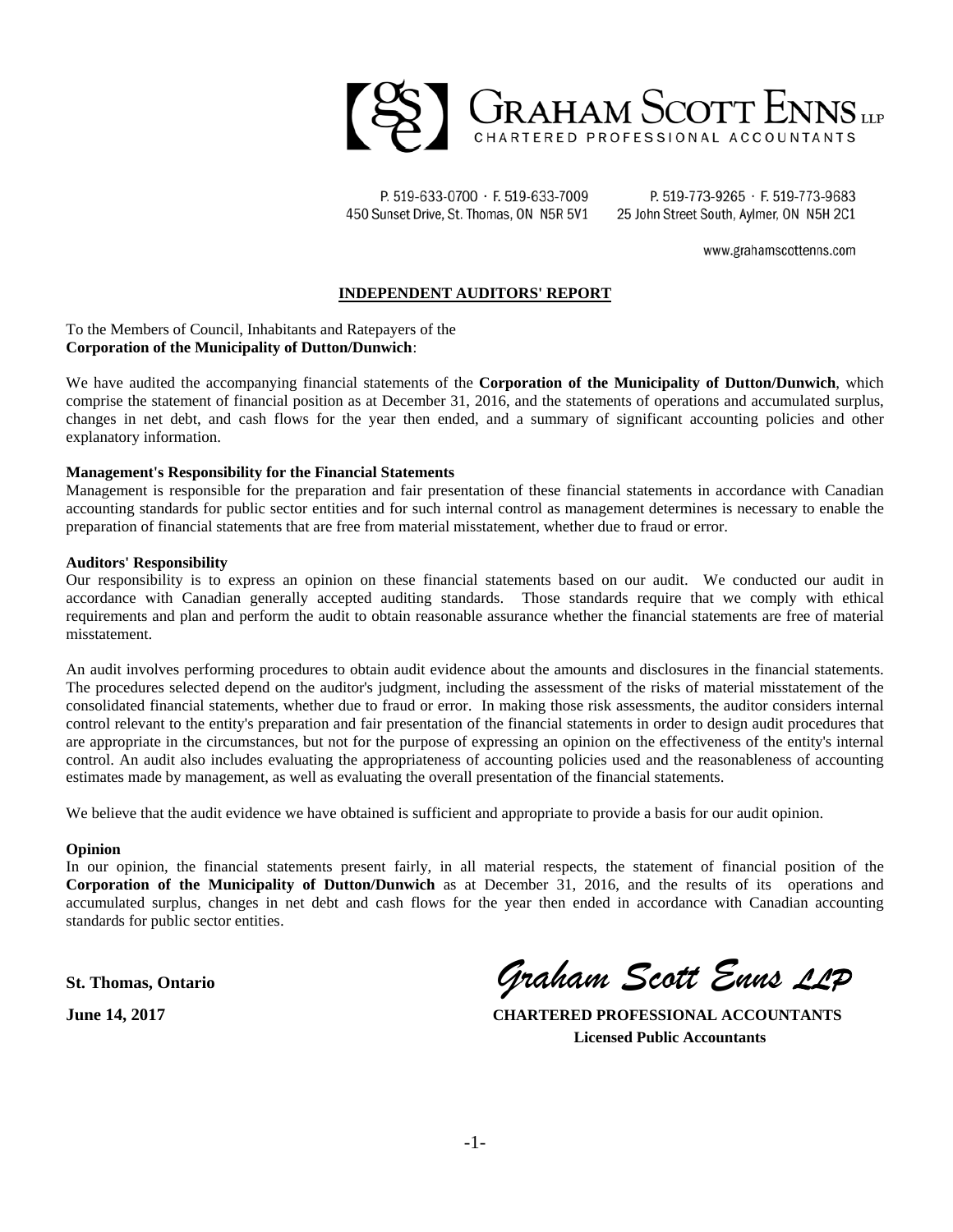**Statement of Financial Position As at December 31, 2016** 

|                                                      | 2016                 | 2015              |
|------------------------------------------------------|----------------------|-------------------|
| <b>FINANCIAL ASSETS</b>                              | $\sqrt{\frac{1}{2}}$ | $\mathcal{S}$     |
| Cash                                                 | 810                  |                   |
| Taxes receivable                                     | 810,403              | 1,095             |
|                                                      |                      | 797,607           |
| Accounts receivable (Note 2)                         | 1,547,728            | <u>726,482</u>    |
| <b>Total financial assets</b>                        | 2,358,941            | 1,525,184         |
| <b>LIABILITIES</b>                                   |                      |                   |
| Temporary bank advances (Note 3)                     | 530,065              | 185,427           |
| Accounts payable and accrued liabilities             | 740,472              | 776,743           |
| Security deposits                                    | 502,645              | 30,705            |
| Deferred revenue (Note 6)                            | 112,443              | 118,391           |
| Landfill closure and post-closure liability (Note 5) | 36,240               | 32,278            |
| Net long-term liabilities (Note 7)                   | 4,475,073            | 4,168,942         |
| <b>Total liabilities</b>                             | 6,396,938            | $-5,312,486$      |
| <b>NET FINANCIAL DEBT</b>                            | (4,037,997)          | (3,787,302)       |
| <b>NON-FINANCIAL ASSETS</b>                          |                      |                   |
| Tangible capital assets (Note 4)                     | 29,933,773           | 29,875,851        |
| Inventories                                          | 27,999               | 22,796            |
| Prepaid expenses                                     | 25,957               | 26,835            |
| <b>Total non-financial assets</b>                    | 29,987,729           | 29,925,482        |
| <b>ACCUMULATED SURPLUS (NOTE 8)</b>                  | <u>25,949,732</u>    | <u>26,138,180</u> |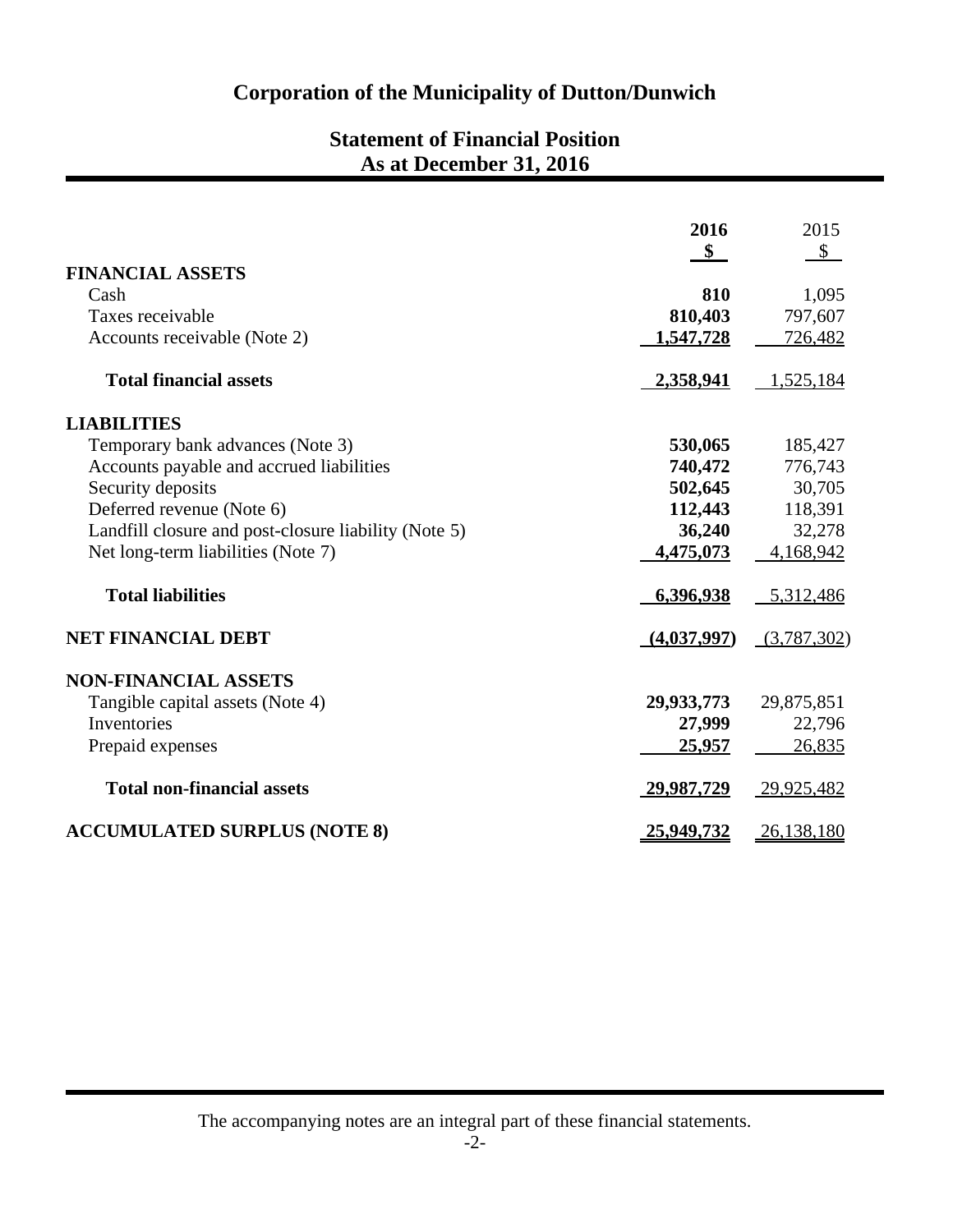### **Statement of Operations and Accumulated Surplus For the Year Ended December 31, 2016**

|                                                    | <b>Budget</b>  | <b>Actual</b>     | Actual        |
|----------------------------------------------------|----------------|-------------------|---------------|
|                                                    | (Note 13)      | 2016              | 2015          |
|                                                    | $\mathbb{S}$   | $\frac{1}{2}$     | $\frac{1}{2}$ |
| <b>REVENUES</b>                                    |                |                   |               |
| Property taxation                                  | 3,155,398      | 3,199,805         | 2,932,200     |
| Taxation from other governments                    | 123,432        | 163,364           | 109,704       |
| Local improvement levies                           | 193,012        | 591,712           | 211,925       |
| User charges and other                             | 2,033,649      | 2,025,746         | 1,812,039     |
| Government transfers:                              |                |                   |               |
| Federal                                            | 120,549        | 152,215           | 156,225       |
| Provincial                                         | 813,657        | 1,100,034         | 1,112,365     |
| Other municipalities                               | 593,792        | 579,355           | 627,704       |
| Penalties and interest on taxes                    | 82,000         | 102,840           | 95,495        |
| (Loss) gain on disposal of tangible capital assets | $\blacksquare$ | (65,563)          | 4,671         |
|                                                    |                |                   |               |
| Total revenues                                     | 7,115,489      | 7,849,508         | 7,062,328     |
| <b>EXPENSES</b>                                    |                |                   |               |
| General government                                 | 1,099,587      | 1,171,480         | 1,050,848     |
| Fire and police protection                         | 913,112        | 860,617           | 793,282       |
| Other protective services                          | 232,358        | 261,701           | 230,032       |
| Transportation services                            | 2,147,460      | 2,122,210         | 2,092,629     |
| Waterworks and sewer                               | 1,638,033      | 1,618,636         | 1,576,156     |
| Garbage collection and disposal                    | 389,394        | 347,047           | 354,420       |
| <b>Health services</b>                             | 352,543        | 260,931           | 250,752       |
| Recreation and cultural services                   | 420,155        | 455,833           | 430,404       |
| Planning and zoning                                | 37,033         | 38,444            | 55,592        |
| Agriculture                                        | 125,178        | 901,057           | 729,984       |
|                                                    |                |                   |               |
| Total expenses (Note $14(a)$ )                     | 7,354,853      | 8,037,956         | 7,564,099     |
| <b>ANNUAL SURPLUS (DEFICIT)</b>                    | (239, 364)     | (188, 448)        | (501,771)     |
| <b>ACCUMULATED SURPLUS, BEGINNING</b>              |                |                   |               |
| <b>OF YEAR</b>                                     | 26,138,180     | 26,138,180        | 26,639,951    |
| <b>ACCUMULATED SURPLUS, END</b>                    |                |                   |               |
| OF YEAR (NOTE 8)                                   | 25,898,816     | <u>25,949,732</u> | 26,138,180    |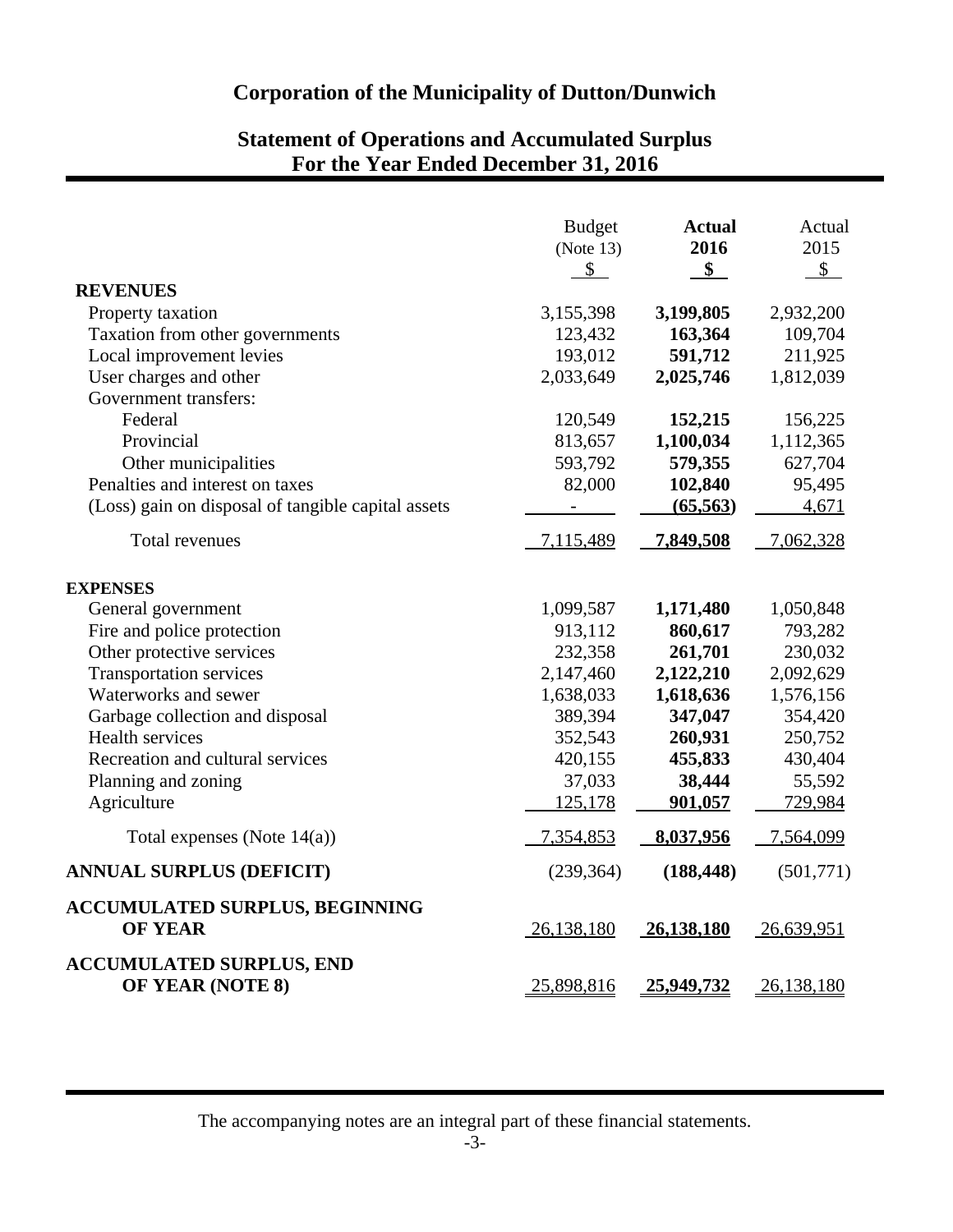### **Statement of Change in Net Debt For the Year Ended December 31, 2016**

|                                                                                                                                                                                                                                          | <b>Budget</b><br>(Note 13)<br>$\mathcal{S}$ | <b>Actual</b><br>2016<br>$\sqrt{3}$                    | Actual<br>2015<br>$\mathbf{\underline{\$}}$           |
|------------------------------------------------------------------------------------------------------------------------------------------------------------------------------------------------------------------------------------------|---------------------------------------------|--------------------------------------------------------|-------------------------------------------------------|
| <b>ANNUAL SURPLUS (DEFICIT)</b>                                                                                                                                                                                                          | (239, 364)                                  | (188, 448)                                             | (501,771)                                             |
| Acquisition of tangible capital assets<br>Amortization of tangible capital assets<br>Proceeds on disposal of tangible capital assets<br>Change in inventories and prepaid expenses<br>Loss (gain) on disposal of tangible capital assets | (1,148,110)<br>916,626                      | (1,148,110)<br>916,626<br>107,998<br>(4,324)<br>65,563 | (1,035,485)<br>889,274<br>10,274<br>38,317<br>(4,671) |
| (INCREASE) DECREASE IN NET FINANCIAL DEBT                                                                                                                                                                                                | (470, 848)                                  | (250, 695)                                             | (604, 062)                                            |
| NET FINANCIAL DEBT, BEGINNING OF YEAR                                                                                                                                                                                                    | (3,787,302)                                 | (3,787,302)                                            | (3,183,240)                                           |
| NET FINANCIAL DEBT, END OF YEAR                                                                                                                                                                                                          | (4,258,150)                                 | (4,037,997)                                            | (3,787,302)                                           |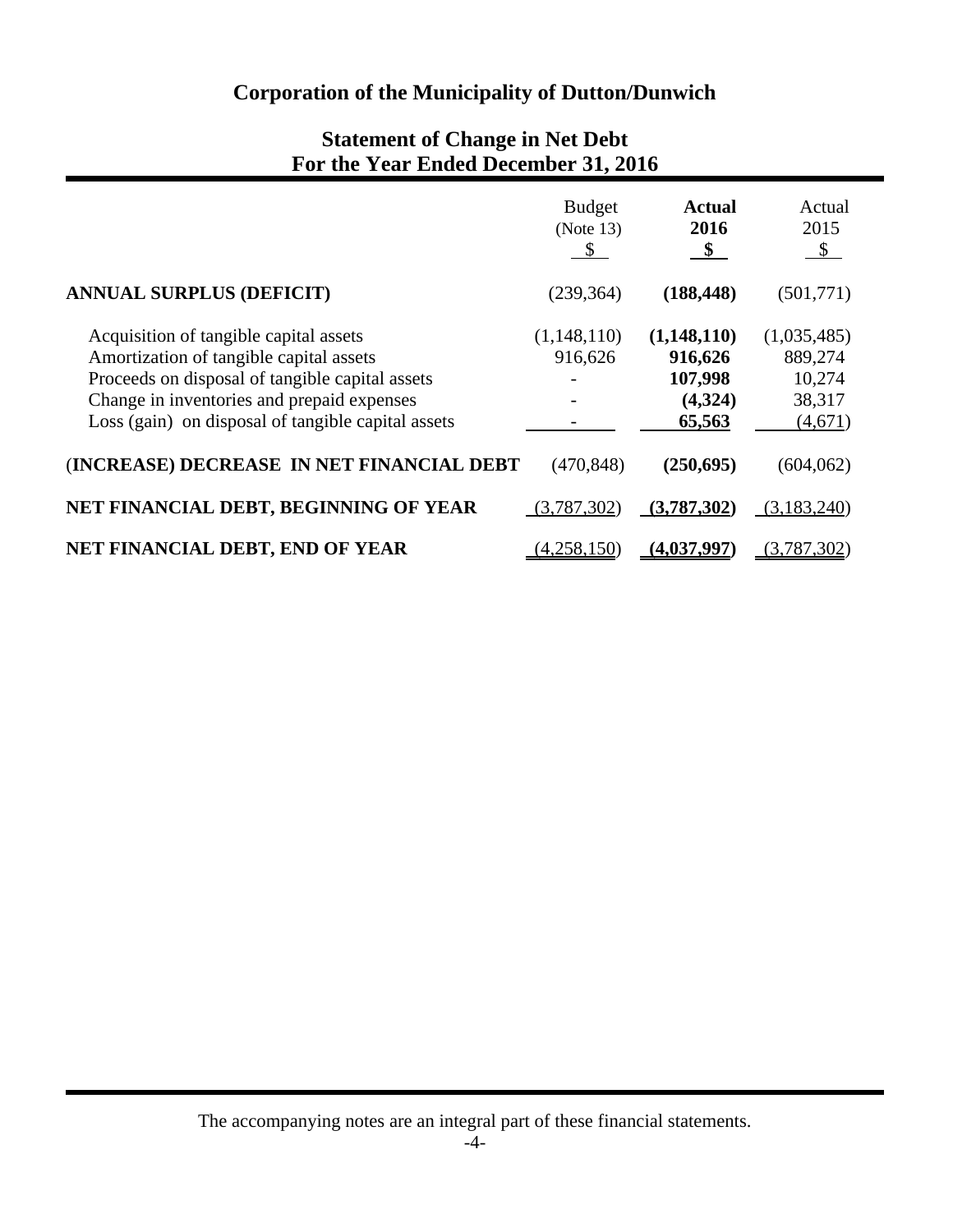### **Statement of Cash Flows For the Year Ended December 31, 2016**

|                                                                    | 2016          | 2015          |
|--------------------------------------------------------------------|---------------|---------------|
| <b>OPERATING ACTIVITIES</b>                                        | $\mathbf{\$}$ | $\mathcal{S}$ |
| Annual surplus (deficit)<br>Add (deduct) items not involving cash: | (188, 448)    | (501,771)     |
| Amortization of tangible capital assets                            | 916,626       | 889,274       |
| Landfill closure and post-closure liability                        | 3,962         | 1,094         |
| Loss (gain) on disposal of tangible capital assets                 | 65,563        | (4,671)       |
|                                                                    |               |               |
|                                                                    | 797,703       | 383,926       |
| Change in non-cash assets and liabilities related to               |               |               |
| operations (Note 14 (b))                                           | (408, 644)    | (19,605)      |
|                                                                    |               |               |
|                                                                    | 389,059       | 364,321       |
|                                                                    |               |               |
| <b>CAPITAL ACTIVITIES</b>                                          |               |               |
| Acquisition of tangible capital assets                             | (1,148,110)   | (1,035,485)   |
| Proceeds on disposal of tangible capital assets                    | 107,998       | 10,274        |
|                                                                    | (1,040,112)   | (1,025,211)   |
|                                                                    |               |               |
| <b>FINANCING ACTIVITIES</b>                                        |               |               |
| Proceeds from long-term debt issued                                | 841,719       | 1,263,605     |
| Long-term debt repayments                                          | (535,589)     | (419,983)     |
|                                                                    | 306,130       | 843,622       |
|                                                                    |               |               |
| NET (DECREASE) INCREASE IN CASH                                    | (344, 923)    | 182,732       |
|                                                                    |               |               |
| <b>BANK INDEBTEDNESS, BEGINNING OF YEAR</b>                        | (184, 332)    | (367,064)     |
|                                                                    |               |               |
| <b>BANK INDEBTEDNESS, END OF YEAR</b>                              | (529, 255)    | (184, 332)    |
|                                                                    |               |               |
| (BANK INDEBTEDNESS) CASH REPRESENTED BY:                           |               |               |
| Cash                                                               | 810           | 1,095         |
| Temporary bank advances                                            | (530, 065)    | (185, 427)    |
|                                                                    |               |               |
|                                                                    | (529, 255)    | (184, 332)    |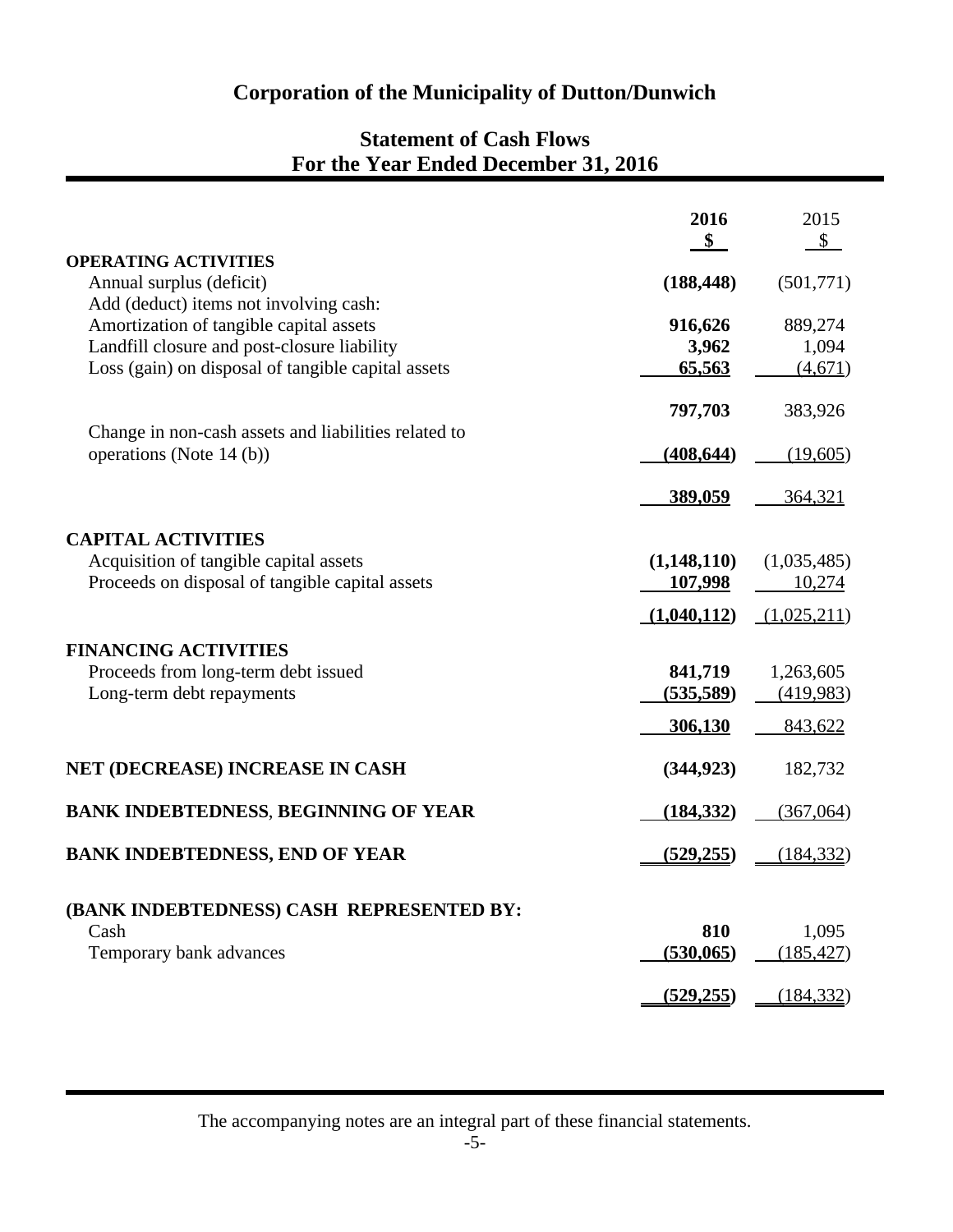The Municipality of Dutton/Dunwich (the "Municipality") is a lower tier municipality in the Province of Ontario. It conducts its operations guided by the provisions of provincial statutes such as the Municipal Act, Municipal Affairs Act and related legislation.

#### **1. SUMMARY OF SIGNIFICANT ACCOUNTING POLICIES**

The financial statements of the Municipality are prepared by management in accordance with Canadian generally accepted accounting principles for local governments as recommended by the Public Sector Accounting Board of the Canadian Institute of Chartered Accountants. Significant aspects of the accounting policies adopted by the Municipality are as follows:

#### **Reporting Entity**

The financial statements reflect the assets, liabilities, revenues, expenses of the reporting entity. The reporting entity is comprised of all organizations, committees and local boards accountable for the administration of their financial affairs and resources to the Municipality and which are owned or controlled by the Municipality.

#### **Consolidated Entities**

There are no organizations or local boards that are consolidated in these financial statements.

#### **Proportionate Consolidation**

There are no organizations or local boards that are proportionately consolidated in these financial statements.

#### **Trust Funds**

Trust funds and their related operations administered by the Municipality are not included in the financial statements. Trust funds administered are reported in note 9.

#### **Basis of Accounting**

The financial statements are prepared using the accrual basis of accounting. The accrual basis of accounting records revenue as it is earned and measurable. Expenses are recognized as they are incurred and measurable based upon receipt of goods or services and/or the creation of a legal obligation to pay.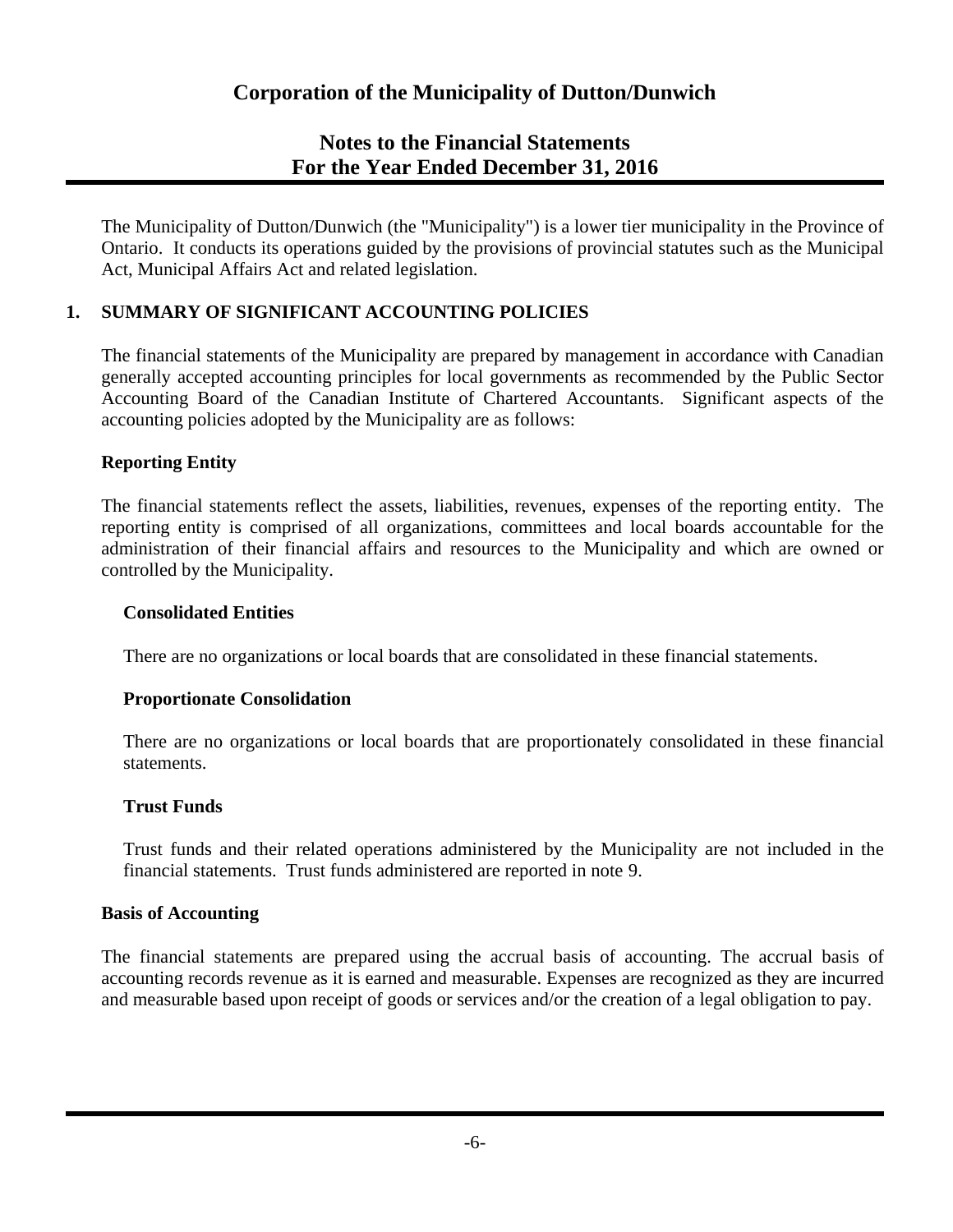### **1. SUMMARY OF SIGNIFICANT ACCOUNTING POLICIES (CONTINUED)**

#### **Accounting for County and School Board Transactions**

Although the Municipality collects taxation on behalf of the County of Elgin and the School Boards, the taxation, other revenues, expenses, assets and liabilities with respect to the operations of the County and the school boards are not reflected in these financial statements.

#### **Non-Financial Assets**

Non-financial assets are not available to discharge existing liabilities and are held for use in the provision of services. They have useful lives extending beyond the current year and are not intended for sale in the ordinary course of operations. The change in non-financial assets during the year, together with the excess of revenues over expenses, provides the Change in Net Debt for the year.

#### i) Tangible capital assets

Tangible capital assets are recorded at cost which includes all amounts that are directly attributable to acquisition, construction, development or betterment of the asset. The cost, less residual value, of the tangible capital assets are amortized on a straight-line basis over their estimated useful lives as follows:

| <b>Buildings</b>            | $10 - 60$ years |
|-----------------------------|-----------------|
| Equipment                   | $5 - 15$ years  |
| Vehicles                    | $10 - 15$ years |
| Transportation              | $15 - 30$ years |
| <b>Bridges</b>              | 25 - 75 years   |
| Water system infrastructure | 100 years       |
| Wastewater infrastructure   | 80 years        |

Amortization is recorded on a straight-line basis over the estimated useful lives of the asset commencing the year the asset is available for productive use. Half the normal rate of amortization is recorded in the initial year of productive use.

#### ii) Contributions of tangible capital assets

Tangible capital assets received as contributions are recorded at their fair value at the date of receipt and also are recorded as revenue.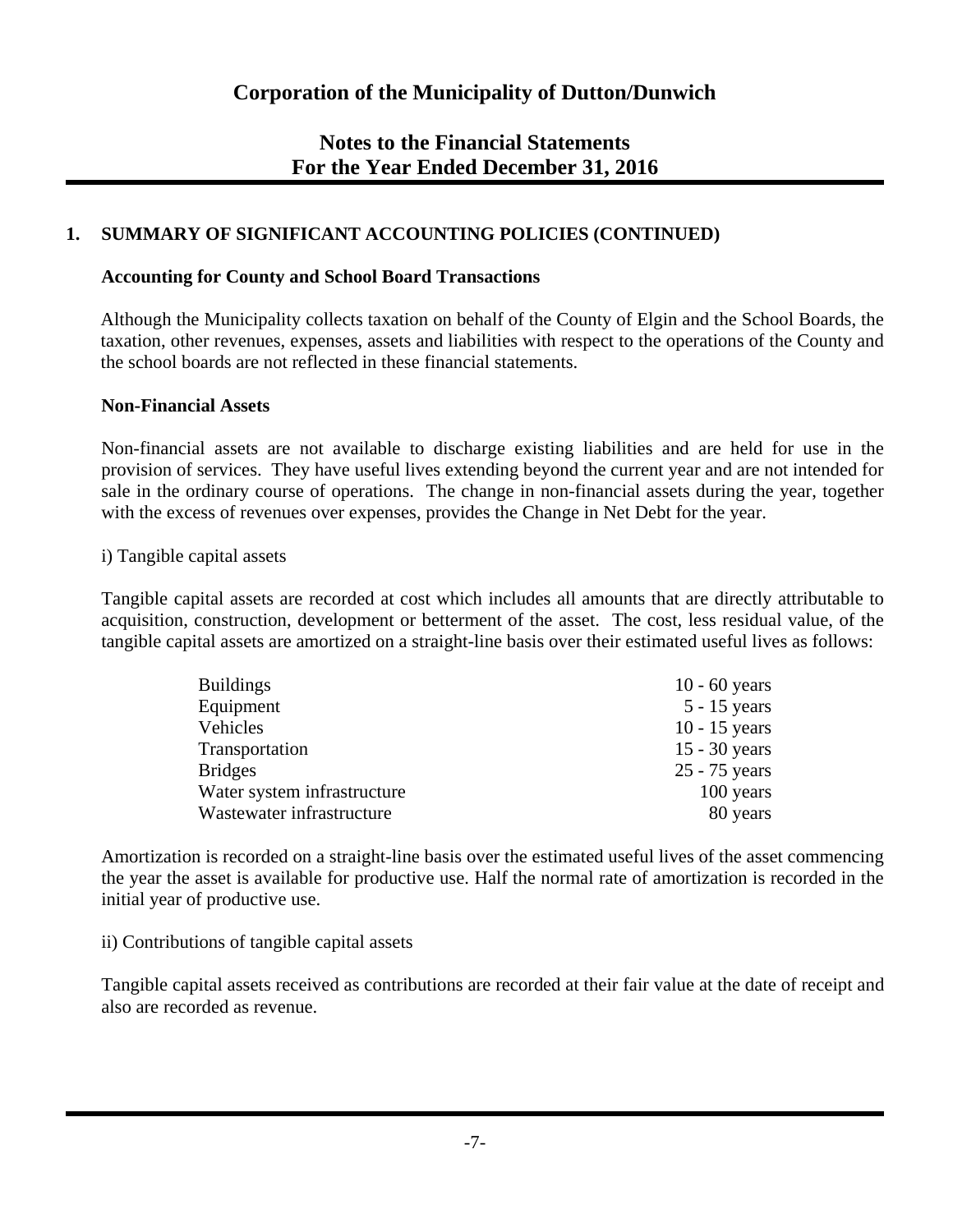### **1. SUMMARY OF SIGNIFICANT ACCOUNTING POLICIES (CONTINUED)**

#### iii) Inventories

Inventories held for consumption are recorded at the lower of cost and replacement cost.

iv) Works of art and cultural and historic assets

Works of art and cultural and historic assets are not recorded as assets in these financial statements.

#### **Deferred Revenue**

Government transfers, contributions and other amounts are received from third parties pursuant to legislation, regulation or agreement and may only be used in the conduct of certain programs, in the completion of specific work. In addition, certain user charges and fees which have been collected but for which the related services have yet to be performed. Revenue is recognized in the period when the related expense is incurred and services performed.

#### **Solid Waste Landfill Closure and Post-Closure Liability**

Landfill closure and post-closure care requirements have been defined in accordance with industry standards and include covering and landscaping of the landfill, pumping of ground water and leachates from the site, and ongoing environmental monitoring, site inspection and maintenance. The Municipality discounts these future cash flows for closure and post-closure care activities at the Municipality's average long-term borrowing rate.

#### **Government Transfers**

Government transfers are recognized in the financial statements as revenues in the period in which events giving rise to the transfer occur, providing the transfers are authorized, any eligibility criteria have been met including performance and return requirements, and reasonable estimates of the amounts can be determined. Any amount received but restricted is recorded as deferred revenue in accordance with Section 3100 of the Public Sector Accounting Handbook and recognized as revenue in the period in which the resources are used for the purpose specified.

In addition, the Municipality periodically receives senior government capital funding in the form of infrastructure grants and receives ongoing funding from the federal government as a result of an allocation of the gas tax funds.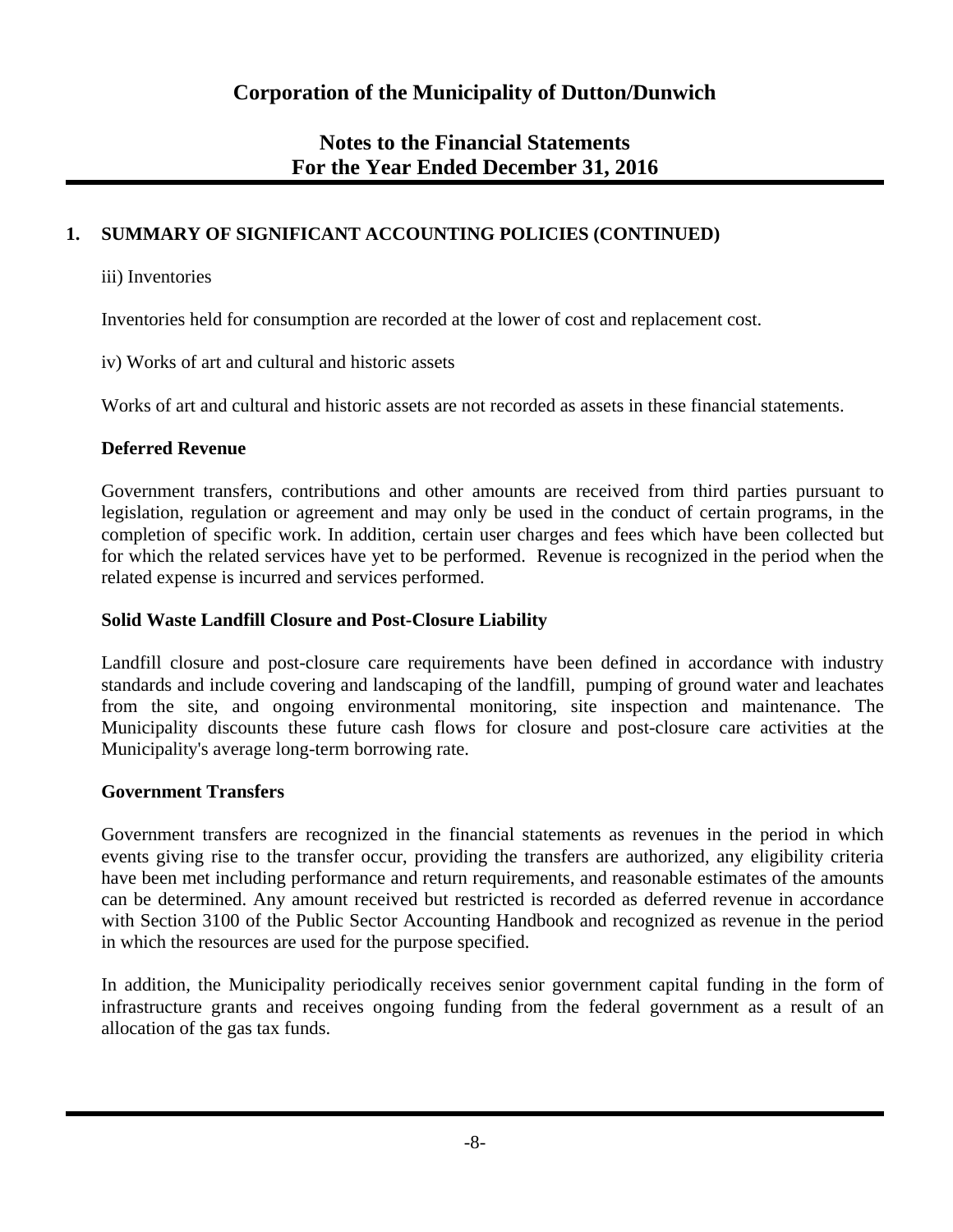### **1. SUMMARY OF SIGNIFICANT ACCOUNTING POLICIES (CONTINUED)**

#### **Employee Benefit Plans**

The Municipality accounts for its participation in the Ontario Municipal Employees Retirement System (OMERS), a multi-employer public sector pension fund, as a defined contribution plan. The OMERS plan specifies the retirement benefits to be received by the employees based on the length of service and pay rates. Employee benefits include post employment benefits. Post employment benefits are subject to actuarial valuations and are accrued in accordance with the projected benefit method, prorated on service and management's best estimate of salary escalation and retirement ages of employees. Any actuarial gains and losses related to past service of employees are amortized over the expected average remaining service period.

#### **Tax Revenues**

In 2016 the Municipality received \$3,363,169 (2015 - \$3,041,904) in property tax revenues for municipal purposes. The authority to levy and collect property taxes is established under the Municipal Act 2001, the Assessment Act, the Education Act, and other legislation.

The property tax levy is determined each year through Council's approval of the annual budget. Municipal tax rates are set annually by Council for each class or type of property, in accordance with legislation and Council-approved policies, in order to raise the revenue required to meet operating budget requirements. Education tax rates are established by the Province each year in order to fund costs of education on a Province-wide basis.

Taxation revenues are recorded at the time billings are issued. Additional property tax revenue can be added throughout the year, related to new properties that become occupied, or that become subject to property tax, after the return of the annual assessment roll used for billing purposes. The Municipality may receive supplementary assessment rolls over the course of the year from MPAC that identify new or omitted assessments. Property taxes for these supplementary/omitted amounts are then billed according to the approved tax rate for the property class.

Taxation revenues in any year may also be reduced as a result of reductions in assessment value rising from assessment and/or tax appeals. Each year, an amount is identified to cover the estimated amount of revenue loss attributable to assessment appeals, tax appeals or other deficiencies in tax revenue (e.g. uncollectible amounts, write-offs, etc.).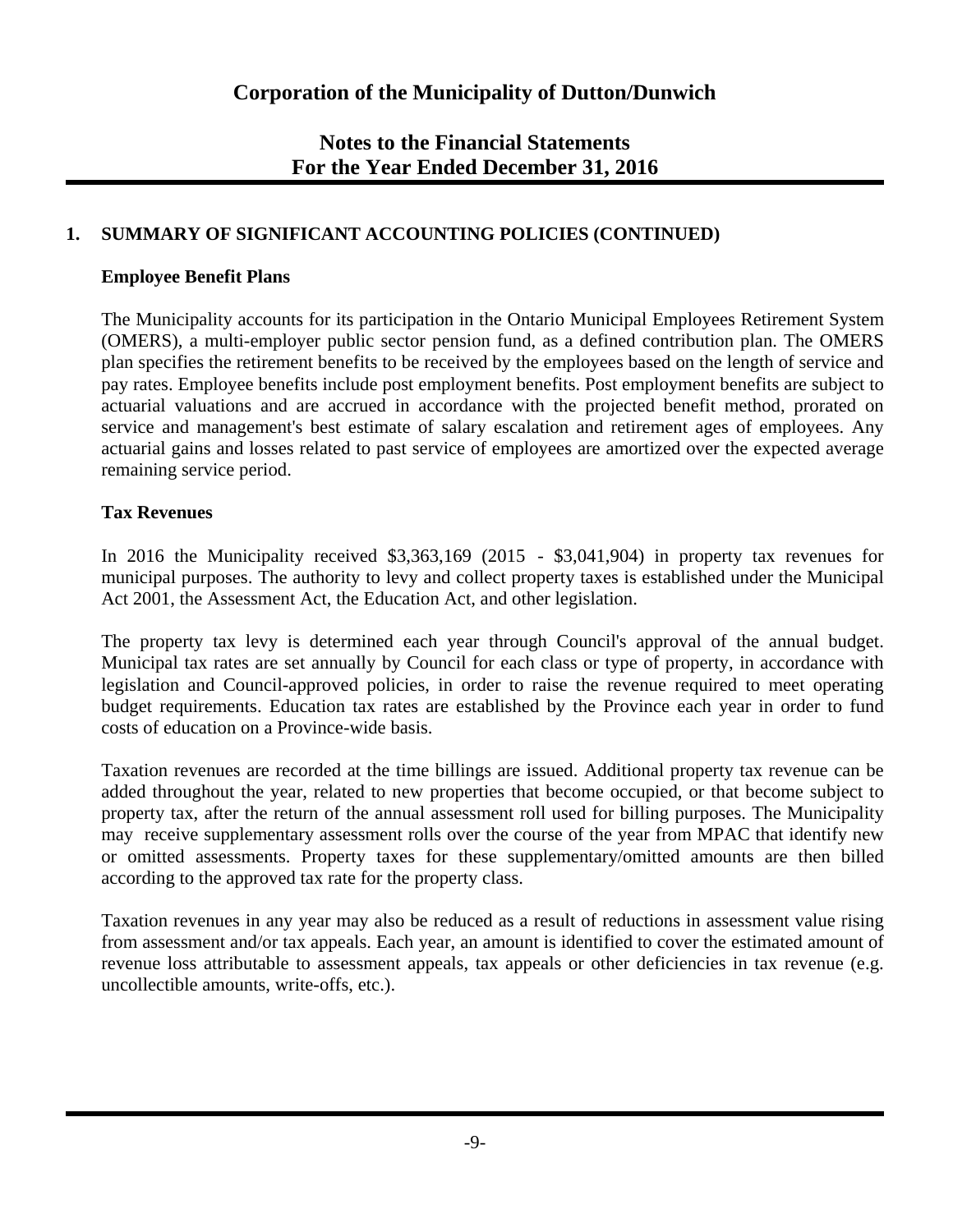### **1. SUMMARY OF SIGNIFICANT ACCOUNTING POLICIES (CONTINUED)**

#### **Use of Estimates**

The preparation of financial statements in conformity with Canadian public sector accounting standards requires management to make estimates and assumptions that affect the reported amounts of assets and liabilities and disclosure of contingent assets and liabilities at the date of the financial statements, and the reported amounts of revenues and expenses during the period. Significant estimates include assumptions used in estimating provisions for accrued liabilities, allowances for vacancies, rebates and uncollectible property taxes and in performing actuarial valuations of employee future benefits.

In addition, the Municipality's implementation of the Public Sector Accounting Handbook PS3150 has required management to make estimates of historical costs and useful lives of tangible capital assets.

Actual results could differ from management's best estimates as additional information becomes available in the future.

#### **Financial Instruments**

The Municipality's financial instruments and consist of cash and cash equivalents, accounts receivable, taxes receivable, accounts payable and accrued liabilities and long-term liabilities. Unless otherwise noted, it is management's opinion that the Corporation is not exposed to significant interest, currency, or credit risk arising from these financial instruments.

#### **Environmental Provisions and Contaminated Sites**

The Municipality's may be exposed to litigation or other costs of remediation due to contaminated properties in it's jurisdiction. A liability for remediation is recognized in the financial statements when an environmental standard exists, contamination exceeds the standard, the government is responsible for the remediation and a reasonable estimate of the liability can be made. As at December 31, 2016 there was one property that the Municipality was responsible to remedy and has accrued any known liabilities and expensed all known costs.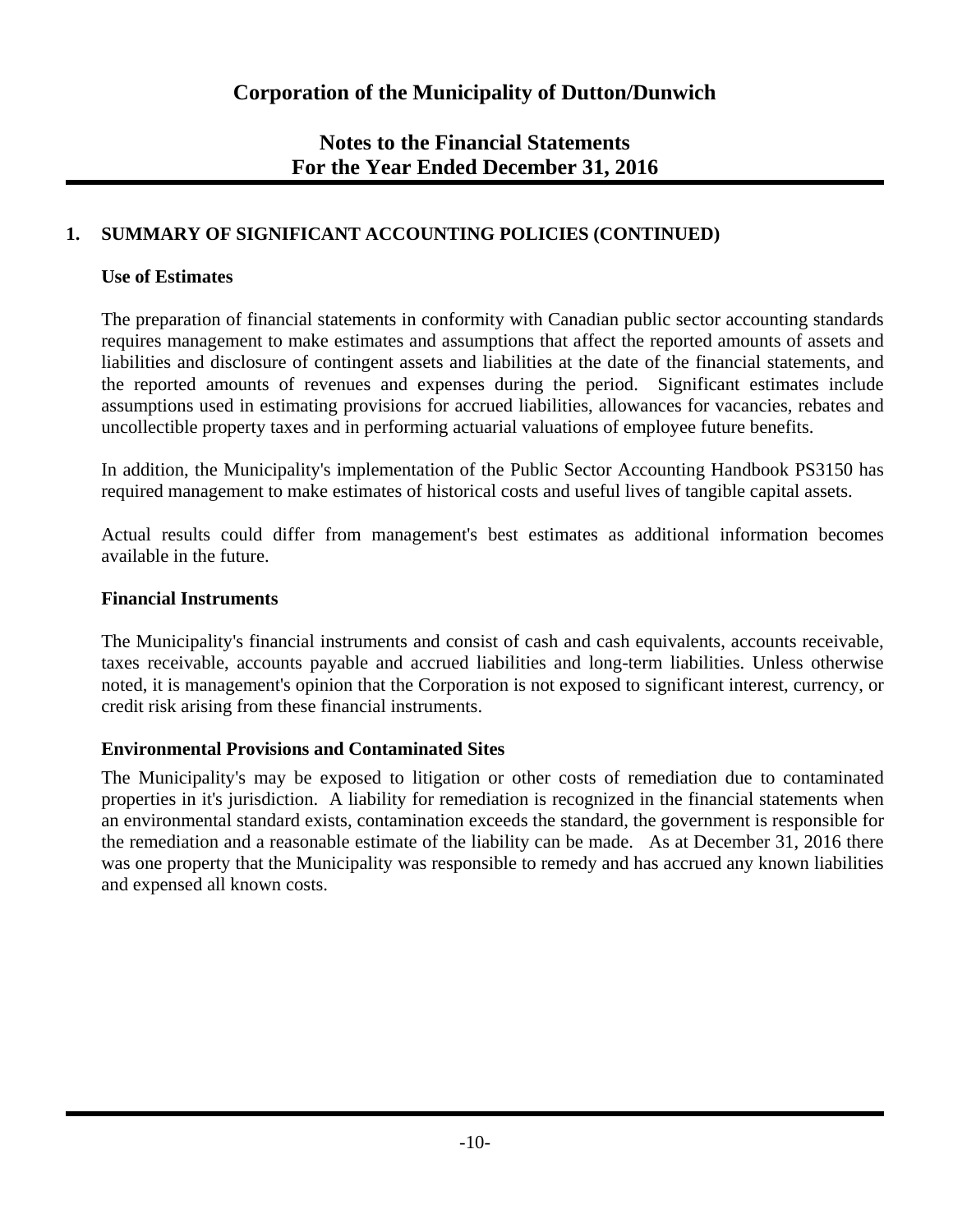### **2. ACCOUNTS RECEIVABLE**

|                                                | 2016              | 2015              |
|------------------------------------------------|-------------------|-------------------|
|                                                |                   | $\mathcal{S}$     |
| Trade and other<br>Water and sewer receivables | 68,683<br>349,081 | 55,023<br>310,600 |
| HST receivable                                 | 359,509           | 125,805           |
| Brownfield clean up costs                      | 128,708           | 33,471            |
| Other municipalities and school boards         | 294,473           | 50,524            |
| Drain grants                                   | 347,274           | 151,059           |
|                                                | 1,547,728         | 726,482           |

#### **3. BANK INDEBTEDNESS**

The Municipality has available a \$2,300,000 overdraft facility. This facility bears interest at the bank prime rate (December 31, 2016 - 2.70%). At year-end the Municipality had drawn \$475,000 on this facility.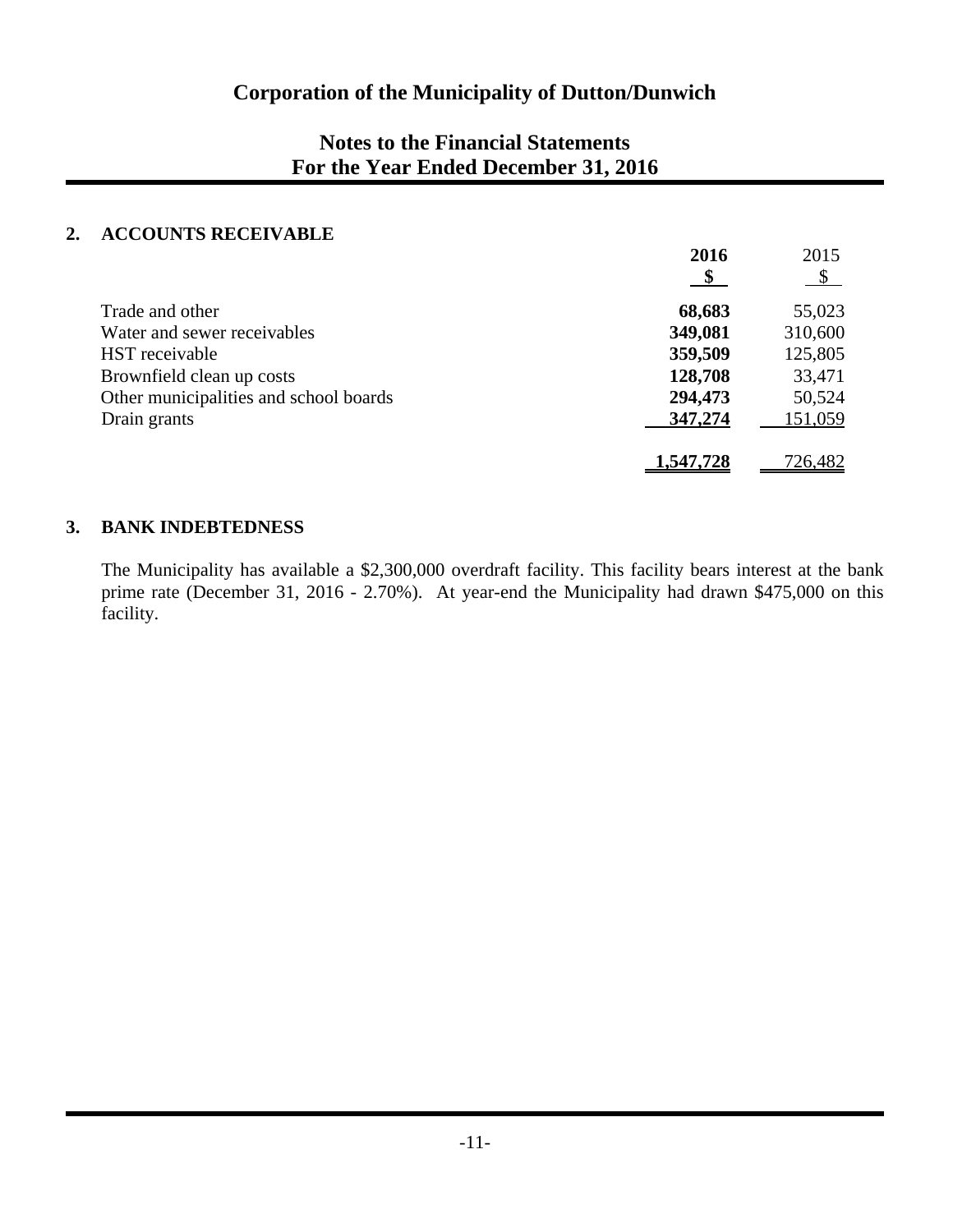### **4. TANGIBLE CAPITAL ASSETS**

| December 31, 2016                                        |                        |              |            |                         |
|----------------------------------------------------------|------------------------|--------------|------------|-------------------------|
| Cost<br><b>Infrastructure</b>                            | Opening                | Additions    | Disposals  | Ending                  |
| Linear - Roadways                                        | 6,344,290              | 295,659      |            |                         |
| Linear - Water Services                                  | 13,656,984             |              |            | 6,639,949<br>13,656,984 |
| Linear - Waste Water                                     | 4,418,244              | 104,175      | (124, 174) | 4,398,245               |
| <b>Bridges</b>                                           | 2,896,387              |              |            | 2,896,387               |
| <b>Infrastructure Total</b>                              | 27,315,905             | 399,834      | (124, 174) | 27,591,565              |
| General                                                  |                        |              |            |                         |
| Land                                                     | 2,318,180              | 61,461       | (35,000)   | 2,344,641               |
| Land Improvements                                        |                        | 200,985      |            | 200,985                 |
| <b>Building</b>                                          | 9,286,106              | 43,181       |            | 9,329,287               |
| Machinery and Equipment                                  | 1,221,504              | 110,184      |            | 1,331,688               |
| Vehicles                                                 | 3,157,761              | 332,465      | (67,109)   | 3,423,117               |
| <b>General Total</b>                                     | 15,983,551             | 748,276      | (102, 109) | 16,629,718              |
| <b>Total Cost</b>                                        | 43,299,456             | 1,148,110    | (226, 283) | 44,221,283              |
| <b>Accumulated Amortization</b><br><b>Infrastructure</b> | Opening                | Amortization | Disposal   | Ending                  |
| Linear - Roadways                                        | 3,139,987              | 236,035      |            | 3,376,022               |
| Linear - Water Services                                  | 2,007,227              | 136,960      |            | 2,144,187               |
| Linear - Waste Water                                     | 979,877                | 53,577       | (28, 101)  | 1,005,353               |
| <b>Bridges</b>                                           | 993,853                | 35,441       |            | 1,029,294               |
| <b>Infrastructure Total</b>                              | 7,120,944              | 462,013      | (28, 101)  | 7,554,856               |
| General                                                  |                        |              |            |                         |
| Land Improvements                                        |                        | 4,320        |            | 4,320                   |
| <b>Building</b>                                          | 4,274,129              | 190,110      |            | 4,464,239               |
| Machinery and Equipment                                  | 376,825                | 64,116       |            | 440,941                 |
| Vehicles                                                 | 1,651,707              | 196,067      | (24, 620)  | 1,823,154               |
| <b>General Total</b>                                     | 6,302,661              | 454,613      | (24, 620)  | 6,732,654               |
| <b>Total Accumulated Amortization</b>                    | 13,423,605             | 916,626      | (52, 721)  | 14,287,510              |
| <b>Net Book Value</b>                                    | Opening                |              |            | Ending                  |
| <b>Infrastructure</b>                                    |                        |              |            |                         |
| Linear - Roadways<br>Linear - Water Services             | 3,204,303              |              |            | 3,263,927               |
| Linear - Waste Water                                     | 11,649,757             |              |            | 11,512,797              |
| Utility infrastructure                                   | 3,438,367<br>1,902,534 |              |            | 3,392,892<br>1,867,093  |
|                                                          | 20,194,961             |              |            | 20,036,709              |
| <b>General</b>                                           |                        |              |            |                         |
| Land                                                     | 2,318,180              |              |            | 2,344,641               |
| <b>Land Improvements</b>                                 |                        |              |            | 196,665                 |
| <b>Building</b>                                          | 5,011,977              |              |            | 4,865,048               |
| Machinery and Equipment                                  | 844,679                |              |            | 890,747                 |
| Vehicles                                                 | 1,506,054              |              |            | 1,599,963               |
|                                                          | 9,680,890              |              |            | 9,897,064               |
| <b>Total Net Book Value</b>                              | 29,875,851             |              |            | 29,933,773              |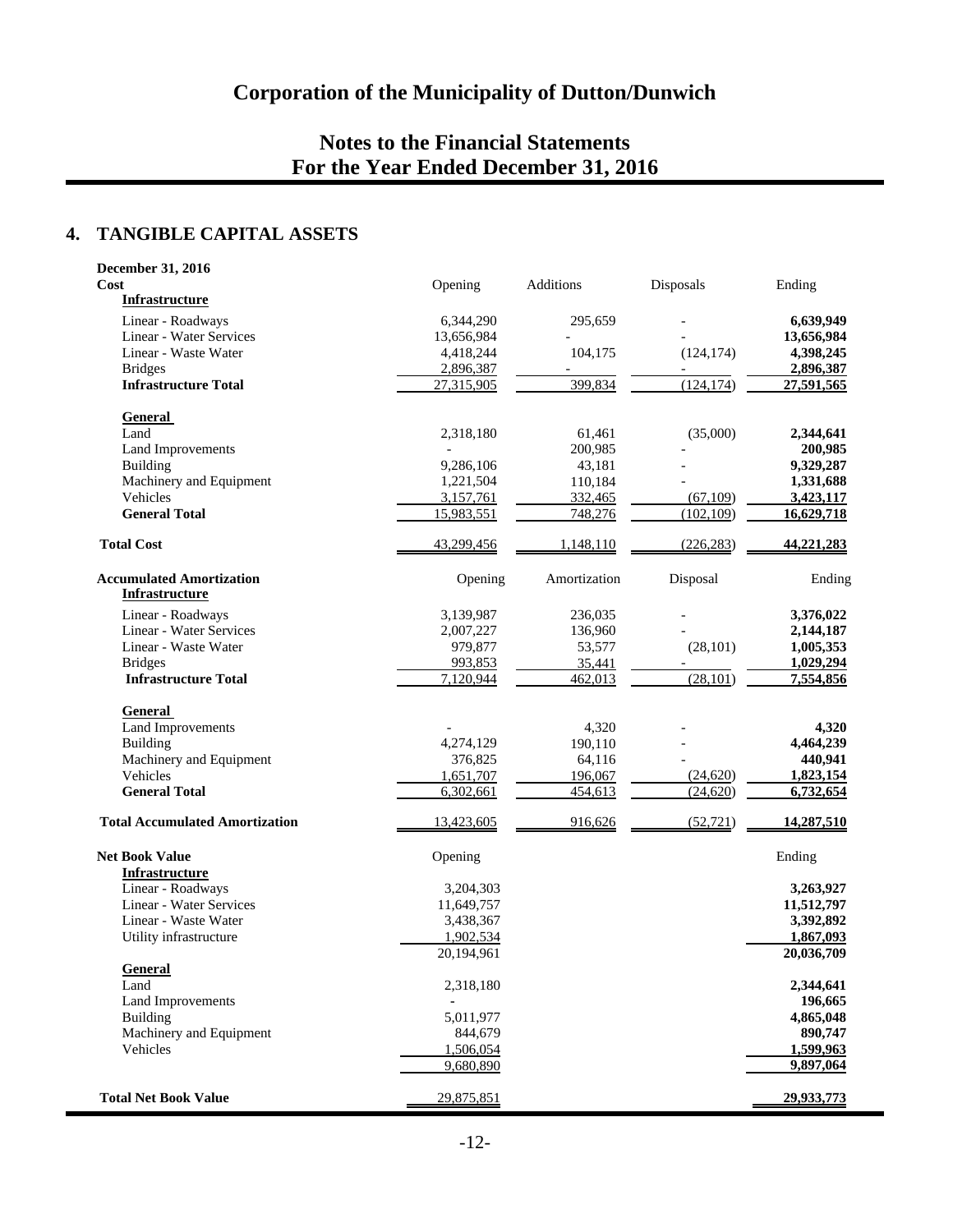### **Notes to the Financial Statements For the Year Ended December 31, 2016**

# **4. TANGIBLE CAPITAL ASSETS (CONTINUED)**

| December 31, 2015                     |              |              |            |            |
|---------------------------------------|--------------|--------------|------------|------------|
| Cost                                  | Opening      | Additions    | Disposals  | Ending     |
| <b>Infrastructure</b>                 |              |              |            |            |
| Linear - Roadways                     | 6,173,206    | 171,084      |            | 6,344,290  |
| Linear - Water Services               | 13,646,312   | 10,672       |            | 13,656,984 |
| Linear - Waste Water                  | 4,076,129    | 342,115      |            | 4,418,244  |
| <b>Bridges</b>                        | 2,866,709    | 29,678       |            | 2,896,387  |
| <b>Infrastructure Total</b>           | 26,762,356   | 553,549      |            | 27,315,905 |
| <b>General</b>                        |              |              |            |            |
| Land                                  | 2,218,008    | 100,172      |            | 2,318,180  |
| <b>Building</b>                       | 9,235,996    | 50,110       |            | 9,286,106  |
| Machinery and Equipment               | 1,179,920    | 41,584       |            | 1,221,504  |
| Vehicle                               | 3,036,507    | 290,070      | (168, 816) | 3,157,761  |
| <b>General Total</b>                  | 15,670,431   | 481,936      | (168, 816) | 15,983,551 |
| <b>Total Cost</b>                     | 42, 432, 787 | 1,035,485    | (168, 816) | 43,299,456 |
| <b>Accumulated Amortization</b>       | Opening      | Amortization | Disposal   | Ending     |
| <b>Infrastructure</b>                 |              |              |            |            |
| Linear - Roadways                     | 2,911,757    | 228,230      |            | 3,139,987  |
| Linear - Water Services               | 1,870,680    | 136,547      |            | 2,007,227  |
| Linear - Waste Water                  | 926,677      | 53,200       |            | 979,877    |
| <b>Bridges</b>                        | 958,526      | 35,327       |            | 993,853    |
| <b>Infrastructure Total</b>           | 6,667,640    | 453,304      |            | 7,120,944  |
| <b>General</b>                        |              |              |            |            |
| <b>Building</b>                       | 4,087,540    | 186,589      |            | 4,274,129  |
| Machinery and Equipment               | 317,856      | 58,969       |            | 376,825    |
| Vehicle                               | 1,624,507    | 190,412      | (163,212)  | 1,651,707  |
| <b>General Total</b>                  | 6,029,903    | 435,970      | (163, 212) | 6,302,661  |
| <b>Total Accumulated Amortization</b> | 12,697,543   | 889,274      | (163,212)  | 13,423,605 |
| <b>Net Book Value</b>                 | Opening      |              |            | Ending     |
| <b>Infrastructure</b>                 |              |              |            |            |
| Linear - Roadways                     | 3,261,449    |              |            | 3,204,303  |
| Linear - Water Services               | 11,775,632   |              |            | 11,649,757 |
| Linear - Waste Water                  | 3,149,452    |              |            | 3,438,367  |
| Utility infrastructure                | 1,908,183    |              |            | 1,902,534  |
|                                       | 20,094,716   |              |            | 20,194,961 |
| General                               |              |              |            |            |
| Land                                  | 2,218,008    |              |            | 2,318,180  |
| <b>Building</b>                       | 5,148,456    |              |            | 5,011,977  |
| Machinery and Equipment               | 862,064      |              |            | 844,679    |
| Vehicles                              | 1,412,000    |              |            | 1,506,054  |
|                                       | 9,640,528    |              |            | 9,680,890  |
| <b>Total Net Book Value</b>           | 29,735,244   |              |            | 29,875,851 |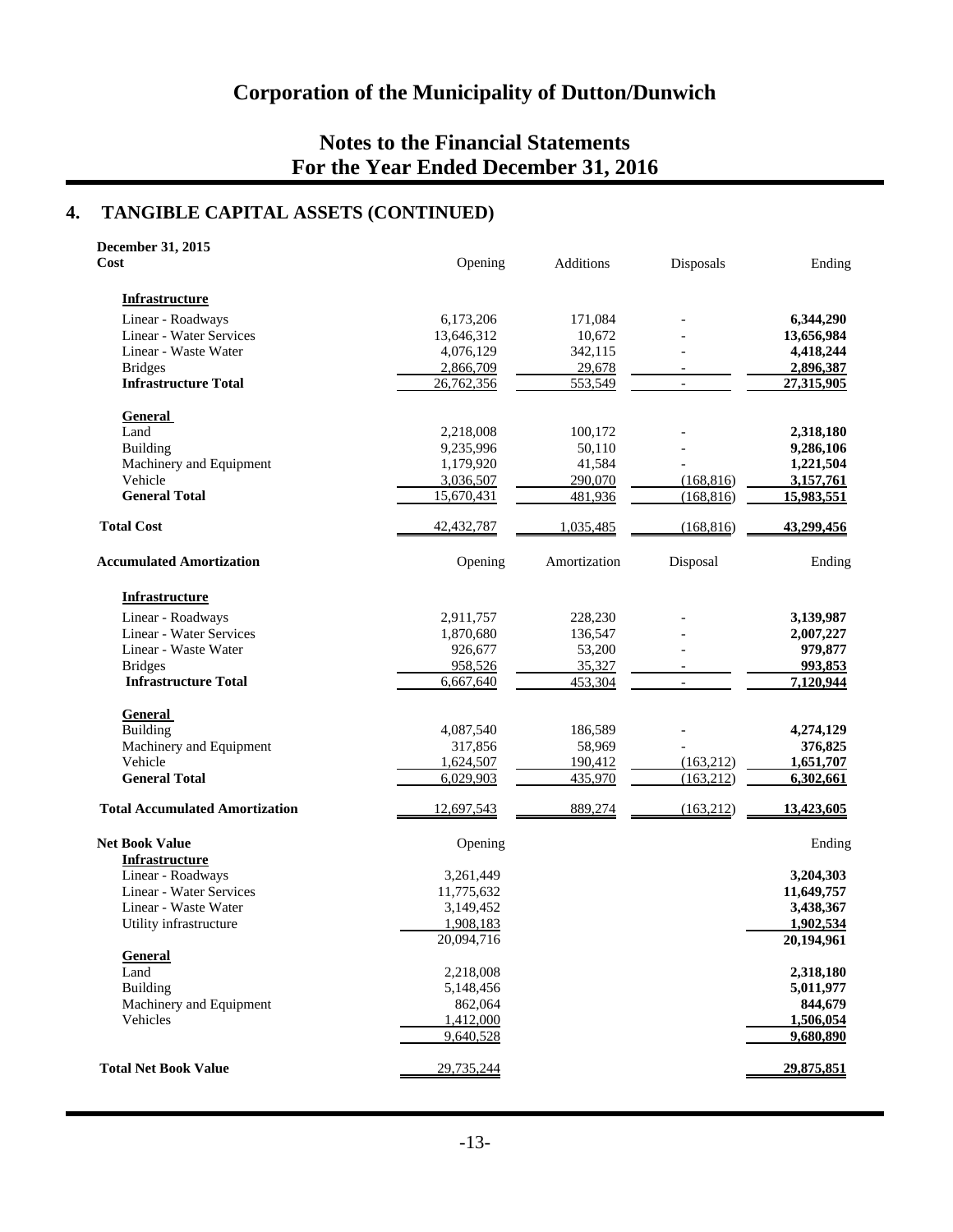### **5. LANDFILL CLOSURE AND POST-CLOSURE LIABILITY**

The Ontario Environmental and Protection Act sets out regulatory requirements to properly close and maintain all active and inactive landfill sites. Under environmental law, there is a requirement for closure and post-closure care of solid waste landfill sites.

The total undiscounted closure and post-closure care costs at December 31, 2016 are estimated to be \$15 million (2015 - \$15 million).

The estimated liability of \$36,240 (2015 - \$32,278) represents the sum of the discounted future cash flows for closure and post-closure care activities discounted at the Municipality's current long term borrowing rate of 5.0%. The estimated remaining capacity of the Municipality site is approximately 233,000 (2015 - 237,000) cubic metres, which will be filled in 117 years (2015 - 118 years). Postclosure care is estimated to continue for a period of 25 years.

The liability is expected to be funded through budget allocation to a landfill reserve over the remaining life of the landfill.

#### **6. DEFERRED REVENUE**

A requirement of the public sector accounting principles of the Canadian Institute of Chartered Accountants, is that obligatory reserve funds be reported as deferred revenue. This requirement is in place as provincial legislation restricts how these funds may be used and under certain circumstances these funds may possibly be refunded. The balances in the obligatory reserve funds of the Municipality are summarized below, in addition to other deferred revenues:

|                                 | 2016    | 2015          |
|---------------------------------|---------|---------------|
|                                 |         | $\mathcal{L}$ |
| <b>Obligatory Reserve Funds</b> |         |               |
| Recreation land                 | 500     | 24,030        |
| Sewage debt                     | 100,081 | 84,538        |
| Federal Gas Tax                 | 7,884   | 5,884         |
|                                 | 108,465 | 114,452       |
| <b>Other Deferred Revenue</b>   | 3,978   | 3,939         |
|                                 | 112,443 | 118,391       |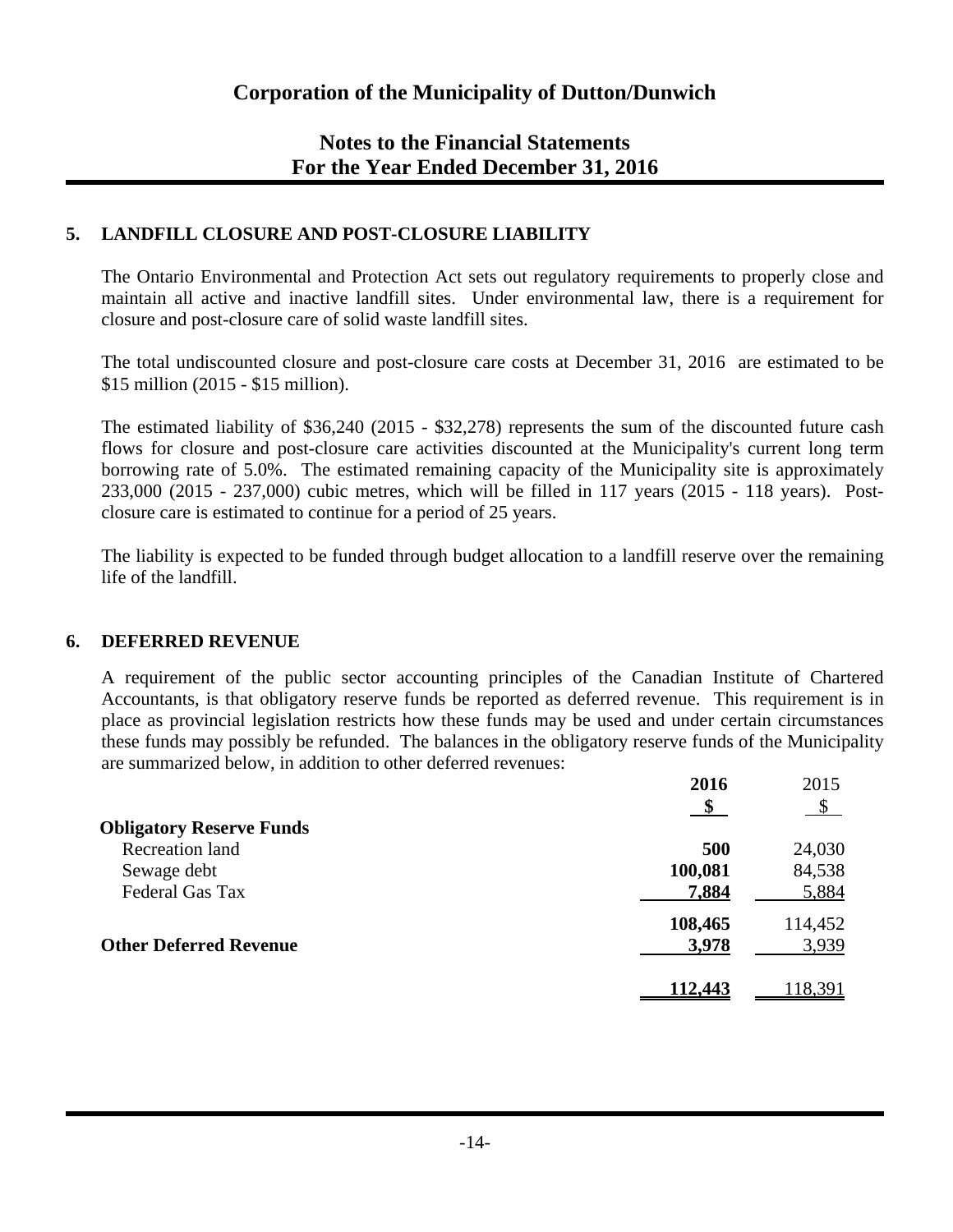#### **7. NET LONG-TERM LIABILITIES**

a) The balance of net long-term liabilities reported on the Statement of Financial Position consists of the following:

|                                                                                                    |                           |                           |                       |                       |                       | 2016<br>\$              | 2015<br>$\mathcal{S}$  |
|----------------------------------------------------------------------------------------------------|---------------------------|---------------------------|-----------------------|-----------------------|-----------------------|-------------------------|------------------------|
| Total long-term liabilities incurred by the municipality<br>and outstanding at the end of the year |                           |                           |                       |                       |                       | 4,562,519               | 4,294,904              |
| Tile drainage loans assumed by individuals                                                         |                           |                           |                       |                       |                       | (87, 446)               | (125,962)              |
| Total long-term liabilities at the end of the year                                                 |                           |                           |                       |                       |                       | 4,475,073               | 4,168,942              |
| b) Principal repayments are summarized as follows:                                                 |                           |                           |                       |                       |                       |                         |                        |
| Recoverable from:                                                                                  | 2017<br>$\mathcal{S}$     | 2018<br>$\mathcal{S}$     | 2019<br>$\mathcal{S}$ | 2020<br>$\mathcal{S}$ | 2021<br>$\mathcal{S}$ | Beyond<br>$\mathcal{S}$ | Total<br>\$            |
| General tax revenue<br>User charges                                                                | 233,742<br><u>379,688</u> | 175,971<br><u>294,955</u> | 136,312<br>309,021    | 134,731<br>277,796    | 131,394<br>120,092    | 1,383,975<br>992,396    | 2,196,125<br>2,373,948 |
|                                                                                                    | 613,430                   | 470,926                   | 445,333               | 412,527               | 251,486               | 2,376,371               | 4,570,073              |

- c) The Municipality has an annual debt repayment limit of \$688,944 as of January 1, 2016.
- d) Interest rates range from 2.11% to 8.85%. Interest expense on long-term liabilities in 2016 amounted to \$149,392 (2015 - \$143,743).
- e) The Municipality is contingently liable for municipality debt with respect to tile drainage loans. The total amount outstanding as at December 31, 2016 is \$87,446 (2015 - \$125,962) and is not recorded on the Statement of Financial Position.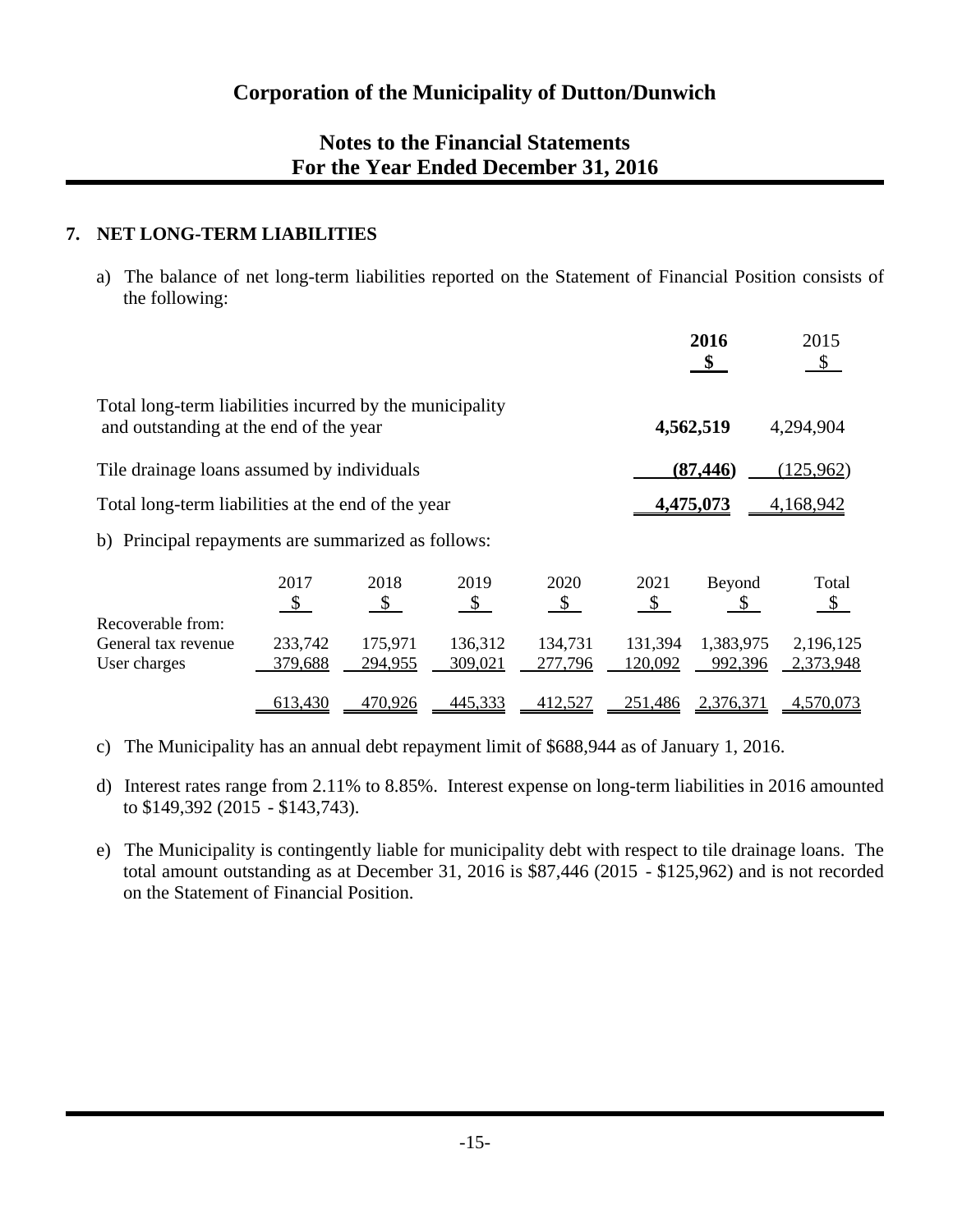### **8. ACCUMULATED SURPLUS**

The accumulated surplus consists of individual fund surplus/(deficit), reserves and amounts invested in tangible capital assets as follows:

|                                                      | 2016        | 2015         |
|------------------------------------------------------|-------------|--------------|
|                                                      | \$          | $\mathbb{S}$ |
| <b>SURPLUS (DEFICIT)</b>                             |             |              |
| General revenue fund                                 | 84,597      | (105, 633)   |
| Benefitting land owners                              | (524, 667)  | (460, 468)   |
| Invested in tangible capital assets                  | 29,933,773  | 29,875,851   |
| Reserves                                             | 931,102     | 997,372      |
|                                                      | 30,424,805  | 30, 307, 122 |
| <b>AMOUNTS TO BE RECOVERED</b>                       |             |              |
| Net long-term liabilities                            | (4,475,073) | (4,168,942)  |
| <b>ACCUMULATED SURPLUS</b>                           | 25,949,732  | 26,138,180   |
| <b>RESERVES</b>                                      |             |              |
| Reserves set aside for specific purposes by Council: |             |              |
| Working capital                                      | 264,231     | 264,231      |
| Election purposes                                    | 10,000      |              |
| Fire purposes                                        | 5,000       | 5,000        |
| Roadway purposes                                     | 13,325      | 13,325       |
| Sewage purposes                                      | (14, 012)   | (55,998)     |
| Waterworks purposes                                  | 291,230     | 410,017      |
| Landfill purposes                                    | 10,000      | 10,000       |
| Recreation purposes                                  | 18,154      | 18,154       |
| Tri-county water system                              | 180,608     | 180,608      |
| Dutton Hydro Limited                                 | 141,815     | 141,815      |
| Other purposes                                       | 10,751      | 10,220       |
| <b>Total reserves</b>                                | 931,102     | 997,372      |

#### **9. TRUST FUNDS**

Trust funds administered by the Municipality amounting to \$42,757 (2015 - \$68,591) have not been included in the Statement of Financial Position nor have their operations been included in the Statement of Operations.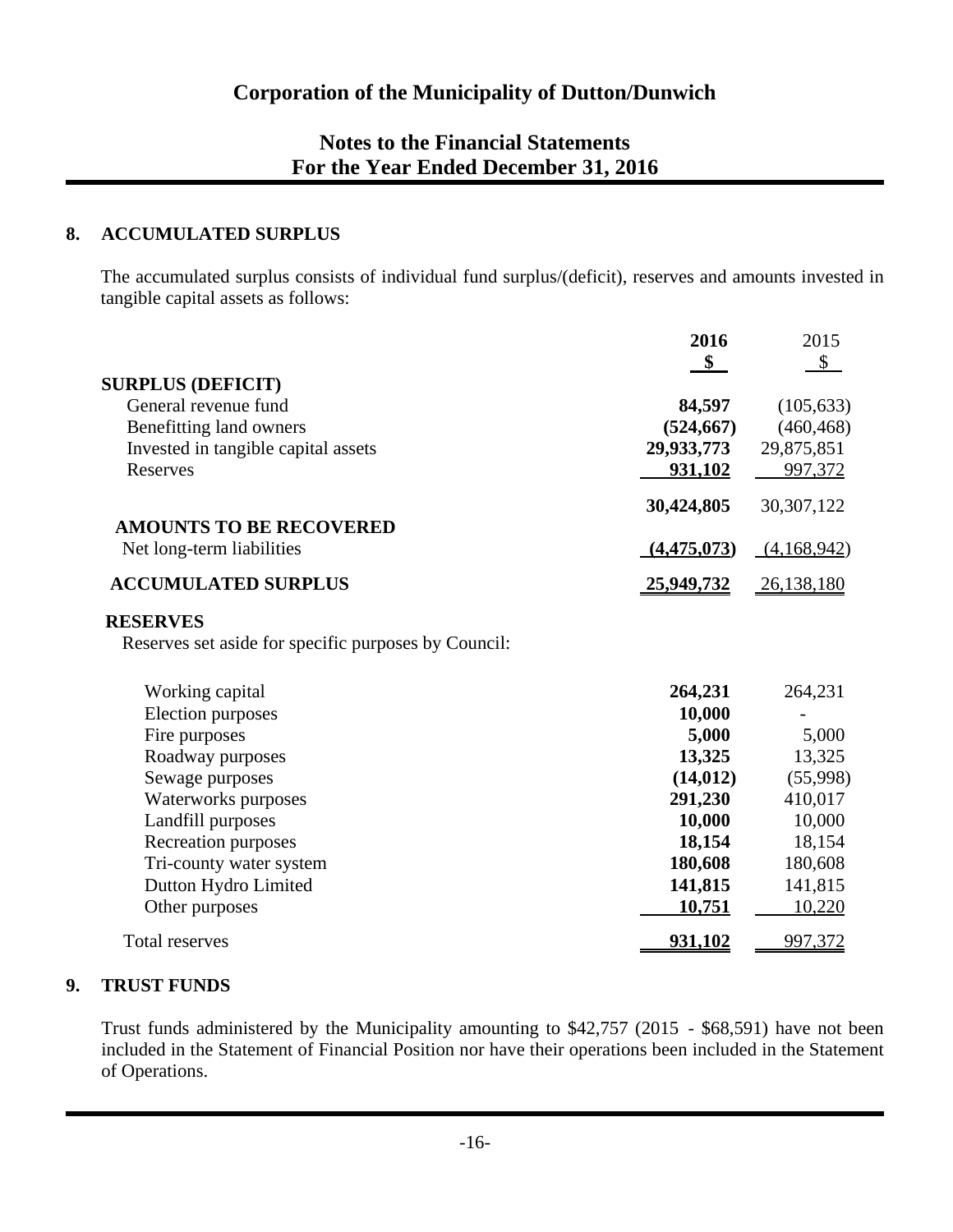#### **10. PENSION AGREEMENTS**

The Municipality makes contributions to the Ontario Municipal Employees Retirement Fund (OMERS), which is a multi-employer plan, on behalf of its staff. The plan is a defined benefit plan which specifies the amount of the retirement benefit to be received by the employees based on the length of service and rates of pay. Each year, an independent actuary determines the funding status of OMERS Primary Pension Plan (the Plan) by comparing the actuarial value of invested assets to the estimated present value of all pension benefits the members have earned to date. The most recent actuarial valuation of the Plan was conducted December 31, 2016, and the results of this valuation disclosed actuarial liabilities of \$87.0 billion in respect of benefits accrued for service with actuarial assets at that date of \$81.3 billion leaving an actuarial deficit of \$5.7 billion.

Since any surpluses or deficits are a joint responsibility of all Ontario municipalities and their employees, the Municipality does not recognize any share of the OMERS Pension surplus or deficit in these consolidated financial statements.

The amount contributed to OMERS for 2016 was \$146,148 (2015 - \$144,479).

#### **11. OPERATION OF THE COUNTY OF ELGIN AND SCHOOL BOARDS**

During 2016, requisitions were made by the County of Elgin and the school boards requiring the Municipality to collect property taxes and payments in lieu of property taxes on their behalf. The amounts collected and remitted are summarized below:

|                                    | School         |                  | School        |                  |  |  |
|------------------------------------|----------------|------------------|---------------|------------------|--|--|
|                                    | <b>Boards</b>  | County           | <b>Boards</b> | County           |  |  |
|                                    | 2016           | 2016             | 2015          | 2015             |  |  |
|                                    |                |                  |               |                  |  |  |
| Taxation                           | 861,016        | 2,363,906        | 839,211       | 2,227,293        |  |  |
| Share of payments in lieu of taxes | 92,429         | 89,105           | 91,434        | 87,230           |  |  |
| Amounts requisitioned              | <u>953,445</u> | <u>2,453,011</u> | 930,645       | <u>2,314,523</u> |  |  |

#### **12. CONTINGENT LIABILITIES**

From time to time, the Municipality is subject to claims and other lawsuits that arise in the ordinary course of business. These claims may be covered by the Municipality's insurance up to a maximum amount per occurrence. In the opinion of management, any litigation, if successful would not have a material impact on the financial position of the Municipality.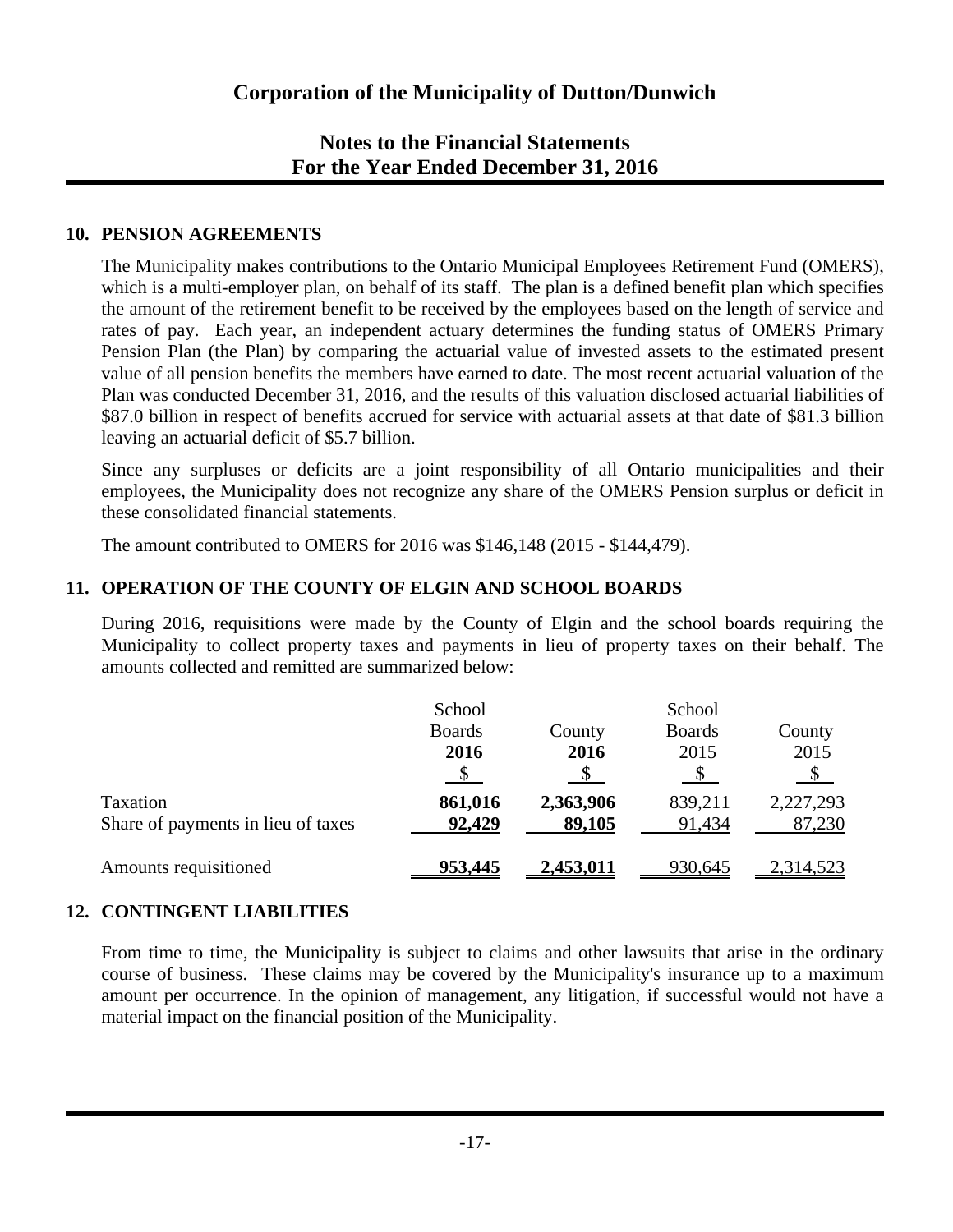#### **13. BUDGET FIGURES**

The operating budget approved by the council of the Municipality for 2016 is reflected on the consolidated statement of operations. Budget figures have been reclassified for the purposes of these financial statements to comply with PSAB reporting requirements. These adjustments include reserve transfers, capital expenditures, amortization and debt financing and repayment.

|                                  | Approved      |              | <b>PSAB</b>   |
|----------------------------------|---------------|--------------|---------------|
|                                  | <b>Budget</b> | Adjustments  | <b>Budget</b> |
|                                  | \$            | $\mathbb{S}$ | \$            |
| <b>REVENUES</b>                  |               |              |               |
| Property taxation                | 3,155,398     |              | 3,155,398     |
| Taxation from other governments  | 123,432       |              | 123,432       |
| User charges and other           | 1,534,434     | 499,215      | 2,033,649     |
| Government transfers:            |               |              |               |
| Federal                          | 120,549       |              | 120,549       |
| Provincial                       | 813,657       |              | 813,657       |
| Other municipalities             | 593,792       |              | 593,792       |
| Penalties and interest on taxes  | 82,000        |              | 82,000        |
| Local improvement levies         | 193,012       |              | 193,012       |
| Other                            | 475,185       | (475, 185)   |               |
| Parkland                         | 24,030        | (24,030)     |               |
| Debt financing                   | 1,941,892     | (1,941,892)  |               |
| <b>Total Revenues</b>            | 9,057,381     | (1,941,892)  | 7,115,489     |
| <b>EXPENSES</b>                  |               |              |               |
| General government               | 1,067,145     | 32,442       | 1,099,587     |
| Fire and police protection       | 858,660       | 54,452       | 913,112       |
| Other protective services        | 232,358       |              | 232,358       |
| <b>Transportation services</b>   | 1,707,010     | 440,450      | 2,147,460     |
| Waterworks and sewer             | 1,311,261     | 326,772      | 1,638,033     |
| Garbage collection and disposal  | 389,394       |              | 389,394       |
| Health services                  | 345,359       | 7,184        | 352,543       |
| Recreation and cultural services | 365,285       | 54,870       | 420,155       |
| Planning and zoning              | 37,033        |              | 37,033        |
| Agriculture                      | 125,178       |              | 125,178       |
| Debt principal repayment         | 554,288       | (554, 288)   |               |
| Capital expenditures             | 2,064,410     | (2,064,410)  |               |
| <b>Total Expenses</b>            | 9,057,381     | (1,702,528)  | 7,354,853     |
| <b>BUDGETED ANNUAL SURPLUS</b>   |               | (239, 364)   | (239, 364)    |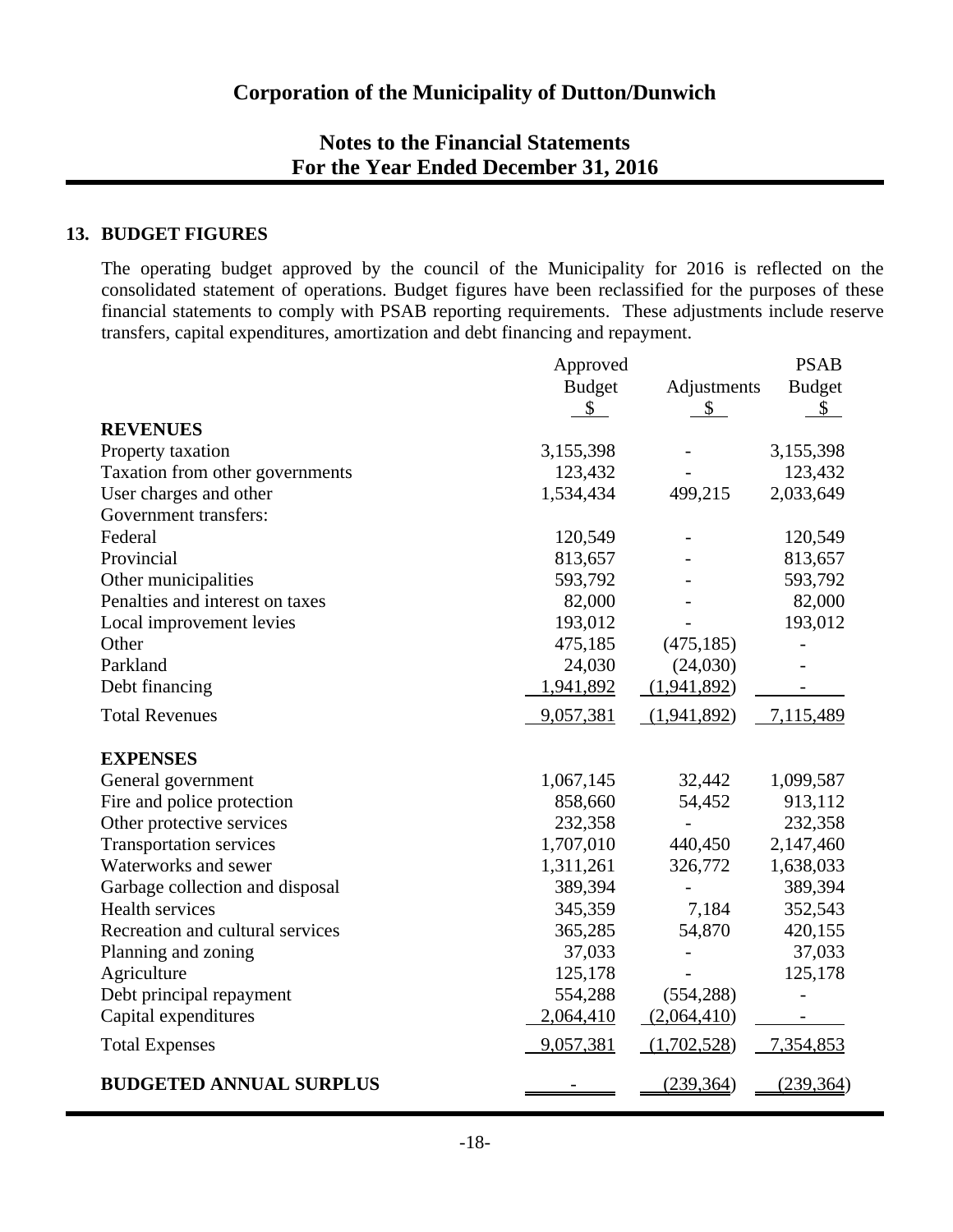| <b>14. SUPPLEMENTARY INFORMATION:</b>                                |                      |              |
|----------------------------------------------------------------------|----------------------|--------------|
|                                                                      | 2016                 | 2015         |
|                                                                      | $\sqrt{\frac{1}{2}}$ | $\mathbb{S}$ |
| [a] Current fund expenditures by object:                             |                      |              |
| Salaries, wages and employee benefits                                | 2,457,461            | 2,285,739    |
| Long-term debt interest expense                                      | 149,392              | 143,743      |
| Materials and supplies                                               | 3,417,252            | 3,129,626    |
| Contracted services                                                  | 1,001,900            | 1,022,898    |
| Rents and financial expenses                                         | 11,105               | 25,646       |
| Amortization                                                         | 916,626              | 889,274      |
| Transfer to others                                                   | 84,220               | 67,173       |
|                                                                      | 8,037,956            | 7,564,099    |
| [b] Change in non-cash assets and liabilities related to operations: |                      |              |
| (Increase) in taxes receivable                                       | (12,796)             | (34, 951)    |
| (Increase) in accounts receivable                                    | (821, 246)           | (236, 490)   |
| (Increase) decrease in inventories and prepaid expenses              | (4,325)              | 38,316       |
| Increase (decrease) in accounts payable and accrued liabilities      | (36,271)             | 161,549      |
| Increase (decrease) in deposits                                      | 471,940              | 15,000       |
| Increase (decrease) in deferred revenue                              | (5,946)              | 36,971       |
|                                                                      | (408, 644)           | (19,605)     |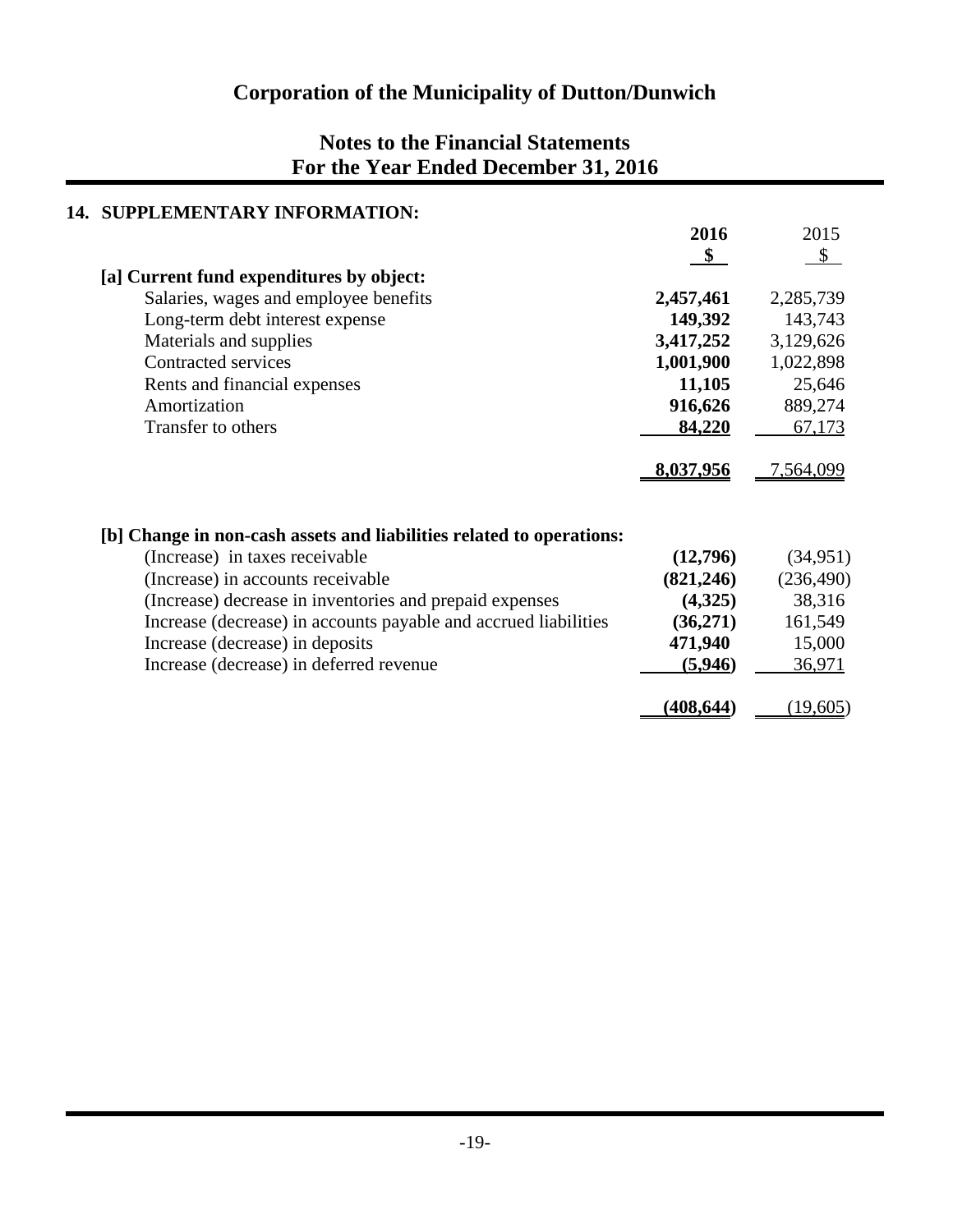#### **15. SEGMENTED INFORMATION**

The Municipality is a diversified municipal government institution that provides a wide range of services to its citizens, including police, fire, transportation, recreation and environmental. For management reporting purposes the Municipality's operations and activities are organized and reported by department. Funds were created for the purpose of recording specific activities to attain certain objectives in accordance with special regulations, restrictions or limitations.

Municipal services are provided by departments and their activities are reported in these funds. Certain departments that have been separately disclosed in the segmented information, along with the services they provided, are as follows:

#### **General government**

General government is comprised of municipal council, corporate management and program support.

#### **Protection services**

Protection services are comprised of fire protection, policing, conservation authority, building inspection and animal control, and emergency measures.

#### **Transportation services**

Transportation services are comprised of roads, bridges, winter control, parking and street lighting.

#### **Environmental services**

Environmental services are comprised of the provision of safe drinking water, the collection and treatment of waste water, and waste collection, disposal and recycling.

#### **Health services**

Health services include operation of the medical centre and maintenance of municipal cemeteries.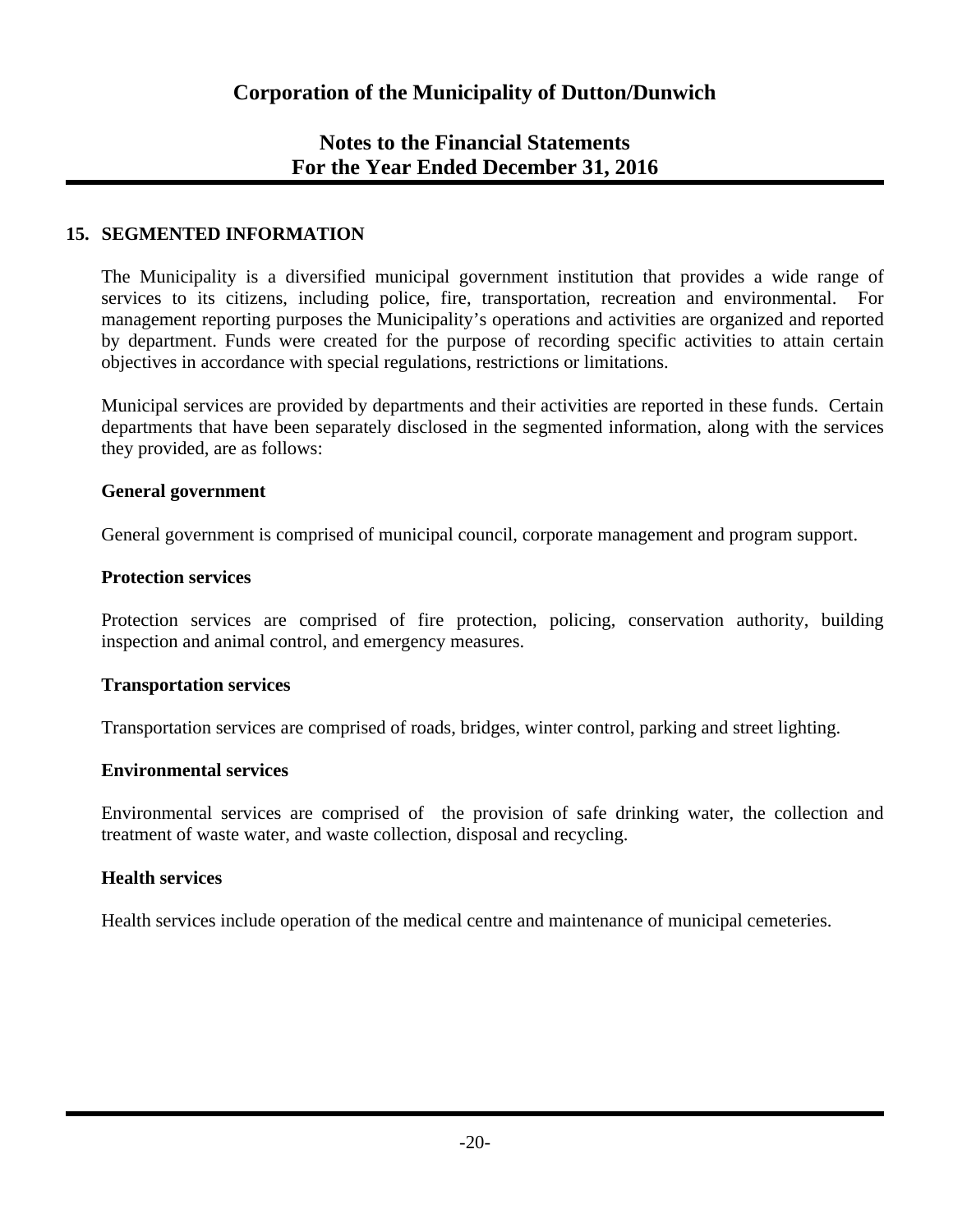#### **15. SEGMENTED INFORMATION (CONTINUED)**

#### **Recreation and cultural services**

Recreation and cultural services are comprised of parks, recreation programs and facilities, and cultural services.

#### **Planning and development services**

Planning and development services are comprised of planning and zoning, commercial and industrial development, economic development and tourism, and agricultural and drainage services.

For each reported segment, revenues and expenses represent both amounts that are directly attributable to the segment and amounts that are allocated on a reasonable basis. Therefore, certain allocation methodologies are employed in the preparation of segmented financial information. Property taxation and taxation from other governments have been allocated to the general government segment.

The accounting policies used in these segments are consistent with those followed in the preparation of the consolidated financial statements as disclosed in Note 1. For additional information see the Schedule of Segment Disclosure.

#### **16. CONTRACTUAL OBLIGATIONS - JOINT AREA WATER SERVICE BOARD**

Pursuant to by-law 2014-13, dated May 14, 2014, the Municipality of Dutton/Dunwich has entered into an agreement with the Municipal Corporations of West Elgin, Southwest Middlesex, Chatham-Kent, and Newbury (Members) to establish a separate and distinct joint municipal service board (Area Water Board) whose responsibility is the management and control of the existing water recovery and treatment system (System) located in the Municipality of West Elgin, in accordance with the provisions and terms of the agreement. The individual member municipal water distribution systems are not subject to this agreement. The Municipality of West Elgin is the administering municipality for the Area Water Board.

The members have also agreed to terminate the existing Purchase Capacity Agreement and Management Agreements, dated November 1991, to enter into this new agreement.

Included in the Statement of Operations are the charges for the purchase of water of \$487,876 (2015 - \$481,932). The Statement of Financial Position does not reflect any assets or liabilities pertaining to the water system except to the extent of any charges due to the Municipality of West Elgin.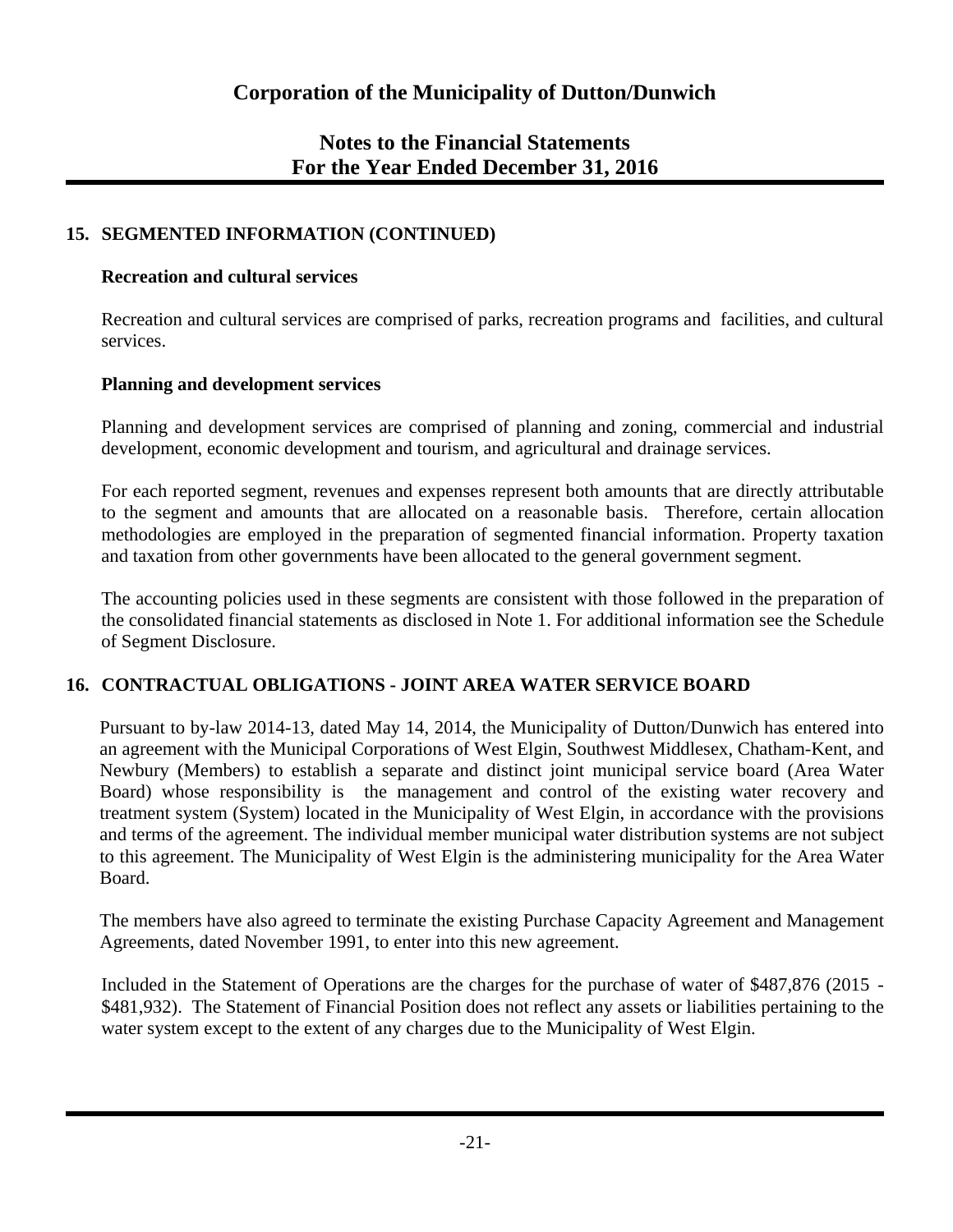### **Schedule of Segment Disclosure For the Year Ended December 31, 2016**

|                                                                          | Government         | Protection<br>Services | Transportation<br>Services | Environmental<br>Services | Health<br>Services | Recreation<br>Services | Planning and<br>Development<br>Services | Total                  |
|--------------------------------------------------------------------------|--------------------|------------------------|----------------------------|---------------------------|--------------------|------------------------|-----------------------------------------|------------------------|
| <b>REVENUES</b>                                                          | $\frac{1}{2}$      | T                      |                            | 2                         |                    |                        | T                                       | \$                     |
| Taxation and local improvements<br>Sales of services and regulatory fees | 397,983<br>169,003 | 909,620<br>89,135      | 1,232,679<br>8,002         | 353,094<br>1,416,944      | 220,296<br>126,819 | 216,958<br>81,292      | 624,251<br>28,375                       | 3,954,881<br>1,919,570 |
| Government transfers                                                     | 664,011            | 171,152                | 578,282                    | 47,682                    |                    | 152,442                | 218,188                                 | 1,831,757              |
| Other                                                                    | 102,504            |                        |                            | 78,377                    | 3,600              | 24,382                 |                                         | 208,863                |
| Gain on disposal of capital assets                                       |                    |                        |                            | (65, 563)                 |                    |                        |                                         | (65, 563)              |
|                                                                          | 1,333,501          | 1,169,907              | 1,818,963                  | 1,830,534                 | 350,715            | 475,074                | 870,814                                 | 7,849,508              |
| <b>EXPENSES</b>                                                          |                    |                        |                            |                           |                    |                        |                                         |                        |
| Salaries, wages and employee benefits                                    | 696,712            | 338,693                | 699,526                    | 358,683                   | 160,592            | 130,677                | 72,578                                  | 2,457,461              |
| Interest on long-term debt                                               |                    | 2,988                  | 33,416                     | 98,095                    | 2,759              | 10,310                 | 1,824                                   | 149,392                |
| Materials and supplies                                                   | 411,257            | 141,802                | 943,122                    | 844,708                   | 56,285             | 160,459                | 859,619                                 | 3,417,252              |
| Contracted services, rents and financial                                 | 31,069             | 584,383                | 5,239                      | 337,424                   | 34,111             | 15,298                 | 5,481                                   | 1,013,005              |
| <b>External transfers</b>                                                |                    |                        |                            |                           |                    | 84,220                 |                                         | 84,220                 |
| Amortization                                                             | 32,442             | 54,452                 | 440,906                    | 326,772                   | 7,184              | 54,870                 |                                         | 916,626                |
|                                                                          | 1,171,480          | 1,122,318              | 2,122,209                  | 1,965,682                 | 260,931            | 455,834                | 939,502                                 | 8,037,956              |
| <b>ANNUAL SURPLUS (DEFICIT)</b>                                          | 162,021            | 47,589                 | (303, 246)                 | (135, 148)                | 89,784             | 19,240                 | (68, 688)                               | (188, 448)             |

General